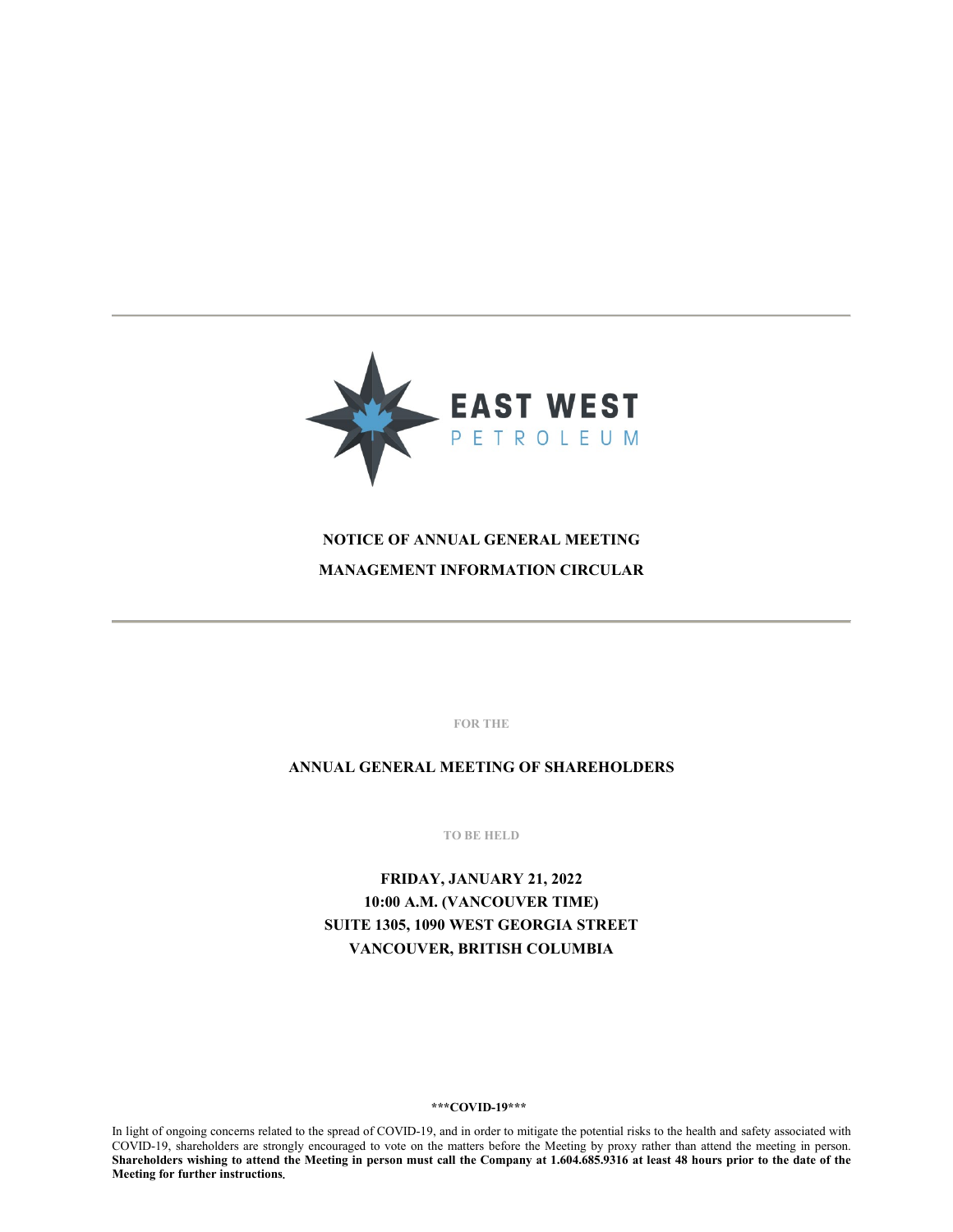# **EAST WEST PETROLEUM CORP.**

Suite 1305 – 1090 West Georgia Street Vancouver, British Columbia, Canada V6E 3V7 Telephone: 604-685-9316 – Facsimile: 604-683-1585

### **NOTICE OF ANNUAL GENERAL MEETING OF SHAREHOLDERS**

The annual general meeting of Shareholders of East West Petroleum Corp. (the "**Company**") will be held at Suite 1305, 1090West Georgia Street, Vancouver, British Columbia, Canada, on Friday, January 21, 2022 at 10:00 a.m. (Pacific Time) (the "Meeting") for the following purposes:

- (a) to table the audited financial statements of the Company for its two fiscal years ended March 31, 2021 and March 31, 2020, respectively, the reports of the auditor thereon and each of the related management discussion and analyses;
- (b) to set the number of directors for election to the Company's Board of Directors at three (3);
- (c) to elect directors of the Company for the ensuing year;
- (d) to appoint Davidson & Company LLP, Chartered Professional Accountants, as the auditor of the Company for the ensuing year; and
- (e) to consider, and if deemed advisable, to pass, with or without variation, an ordinary resolution to ratify and confirm the Company's incentive stock option plan for continuation until the next annual general meeting.

No other matters are contemplated for the Meeting; however, any permitted amendment to or variation of any matter identified in this Notice may properly be considered at the Meeting. The Meeting may also consider the transaction of such other business as may properly come before the Meeting or any adjournment thereof.

An Information Circular accompanies this Notice, which contains details of the matters to be considered at the Meeting. In addition to the Notice and Circular is a form of proxy (the "**Proxy**") for use at the Meeting. Any meeting resulting from an adjournment of the Meeting will be held at a time and place to be specified at the Meeting.

**Shareholders who are unable to attend the Meeting in person and who wish to ensure their Common Shares are voted at the Meeting are asked to complete, date and sign the enclosed form of proxy or complete another suitable form of proxy and deliver it in accordance with the instructions set out in the form of proxy and in the Circular.**

**Unregistered shareholders ("Beneficial Shareholders") who plan to attend the Meeting must follow the instructions set out in the form of proxy or voting instruction form to ensure their Common Shares are voted at the Meeting. If you hold your Common Shares in a brokerage account, you are a Beneficial Shareholder.**

**COVID-19 GUIDANCE: In light of ongoing concerns related to the spread of COVID-19, and in order to mitigate the potential risks to the health and safety associated with COVID-19, shareholders are strongly encouraged to vote on the matters before the Meeting by proxy rather than attend the meeting in person.** 

**DATED** at Vancouver, British Columbia, December 15<sup>th</sup>, 2021.

# BY ORDER OF THE BOARD

# *"Nick DeMare"*

Nick DeMare Interim CEO and CFO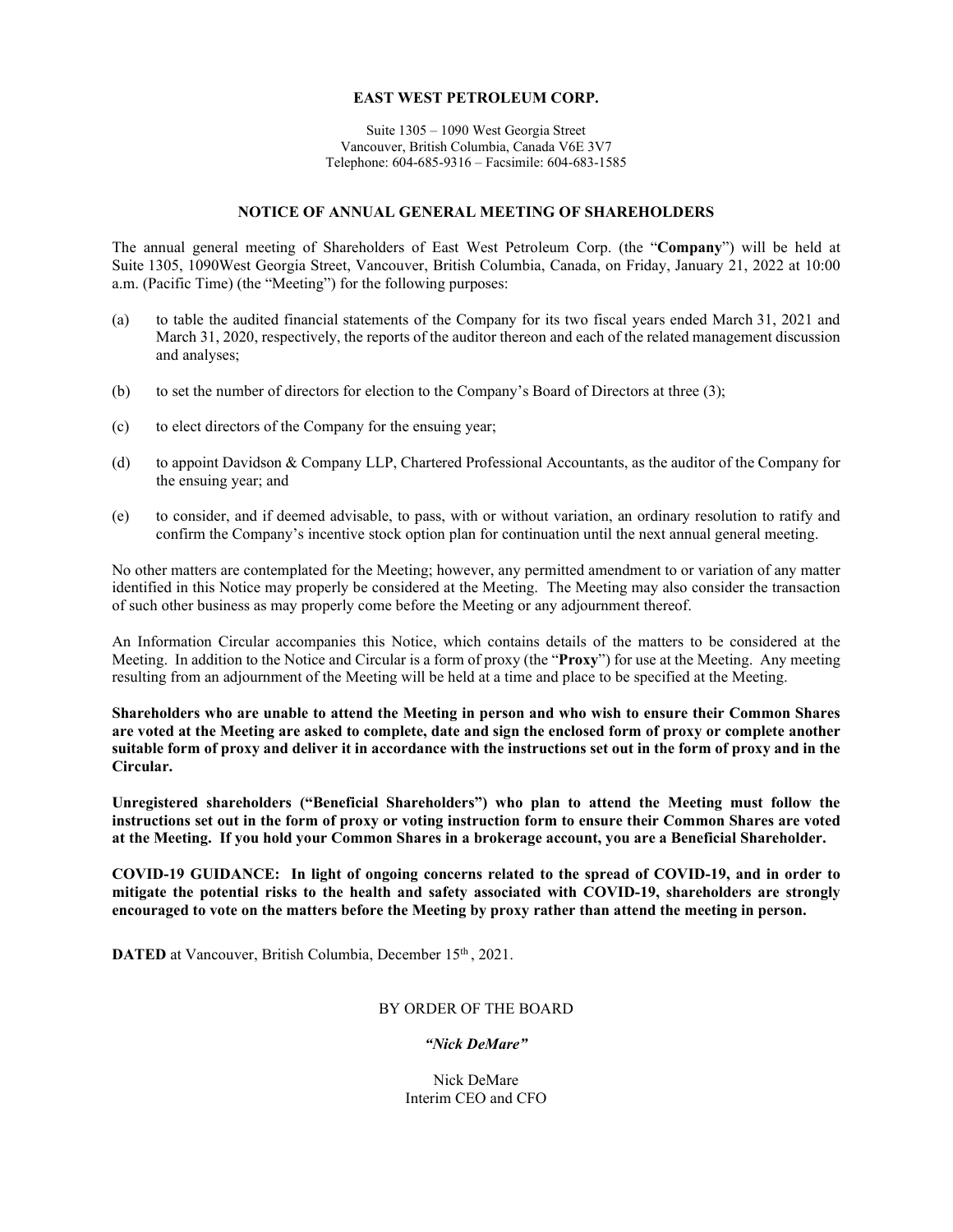# **EAST WEST PETROLEUM CORP.**

Suite 1305 – 1090 West Georgia Street Vancouver, British Columbia, Canada V6E 3V7 Telephone: 604-685-9316 – Facsimile: 604-683-1585

#### **INFORMATION CIRCULAR**

(with information as at December 15, 2021, except as otherwise indicated)

This Information Circular (the "**Circular**") is furnished in connection with the solicitation of proxies by the management of **East West Petroleum Corp**. (the "**Company**" or "**East West**") for use at the annual general meeting (the "Meeting") of the Company (and any adjournment thereof) to be held on January 21, 2022 at the time and place and for the purposes set forth in the accompanying Notice of Meeting.

This Circular describes the matters that need to be dealt with at the annual general meeting of the Company, pertaining to annual corporate matter requirements, which are detailed below.

In this Circular, references to the "**Company**", "**East West**", "**we**" and "**our**" refer to East West Petroleum Corp. "**Common Shares**" means common shares without par value in the capital of the Company. "**Beneficial Shareholders**" means shareholders who do not hold Common Shares in their own name and "**intermediaries**" refers to brokers, investment firms, clearing houses and similar entities that own securities on behalf of the Beneficial Shareholders. Unless otherwise stated, all dollar ("**\$**") amounts disclosed herein are reported in **Canadian currency**. US currency is represented as "**US\$**".

# **GENERAL PROXY INFORMATION**

#### **Solicitation of Proxies**

The solicitation of proxies will be primarily by mail, but proxies may be solicited personally or by telephone by directors, officers and regular employees of the Company. The Company will bear all costs of this solicitation. We have arranged for intermediaries to forward the meeting materials to beneficial owners of the Common Shares held of record by those intermediaries and we may reimburse the intermediaries for their reasonable fees and disbursements in that regard.

#### **Covid-19**

In view of the current COVID-19 outbreak, the Company asks that, in considering whether to attend the Meeting in person, shareholders follow the instructions of the Public Health Agency of Canada at [https://www.canada.ca/en/public](https://www.canada.ca/en/public-health/services/diseases/2019-novel-coronavirus-infection/guidance-documents.html)[health/services/diseases/2019-novel-coronavirus-infection/guidance-documents.html.](https://www.canada.ca/en/public-health/services/diseases/2019-novel-coronavirus-infection/guidance-documents.html) Shareholders are encouraged not to attend the Meeting in person if experiencing any of the described COVID-19 symptoms of fever, cough or difficulty breathing. The Company may take additional precautionary measures in relation to the Meeting in response to further developments in the COVID‐19 outbreak. As always, the Company encourages shareholders to vote prior to the Meeting. Shareholders are encouraged to vote on the matters before the meeting by proxy. **Shareholders wishing to attend the Meeting in person must call the Company at 1.604.685.9316 at least 48 hours prior to the date of the Meeting for further instructions.** 

# **Appointment of Proxyholders**

The individuals named in the accompanying form of proxy (the "Proxy") are officers and/or directors of the Company. **If you are a shareholder entitled to vote at the Meeting, you have the right to appoint a person or company other than either of the persons designated in the Proxy, who need not be a shareholder, to attend and act for you and on your behalf at the Meeting. You may do so either by inserting the name of that other person in the blank space provided in the Proxy or by completing and delivering another suitable form of proxy.**

# **Voting by Proxyholder**

The persons named in the Proxy will vote or withhold from voting the Common Shares represented thereby in accordance with your instructions on any ballot that may be called for. If you specify a choice with respect to any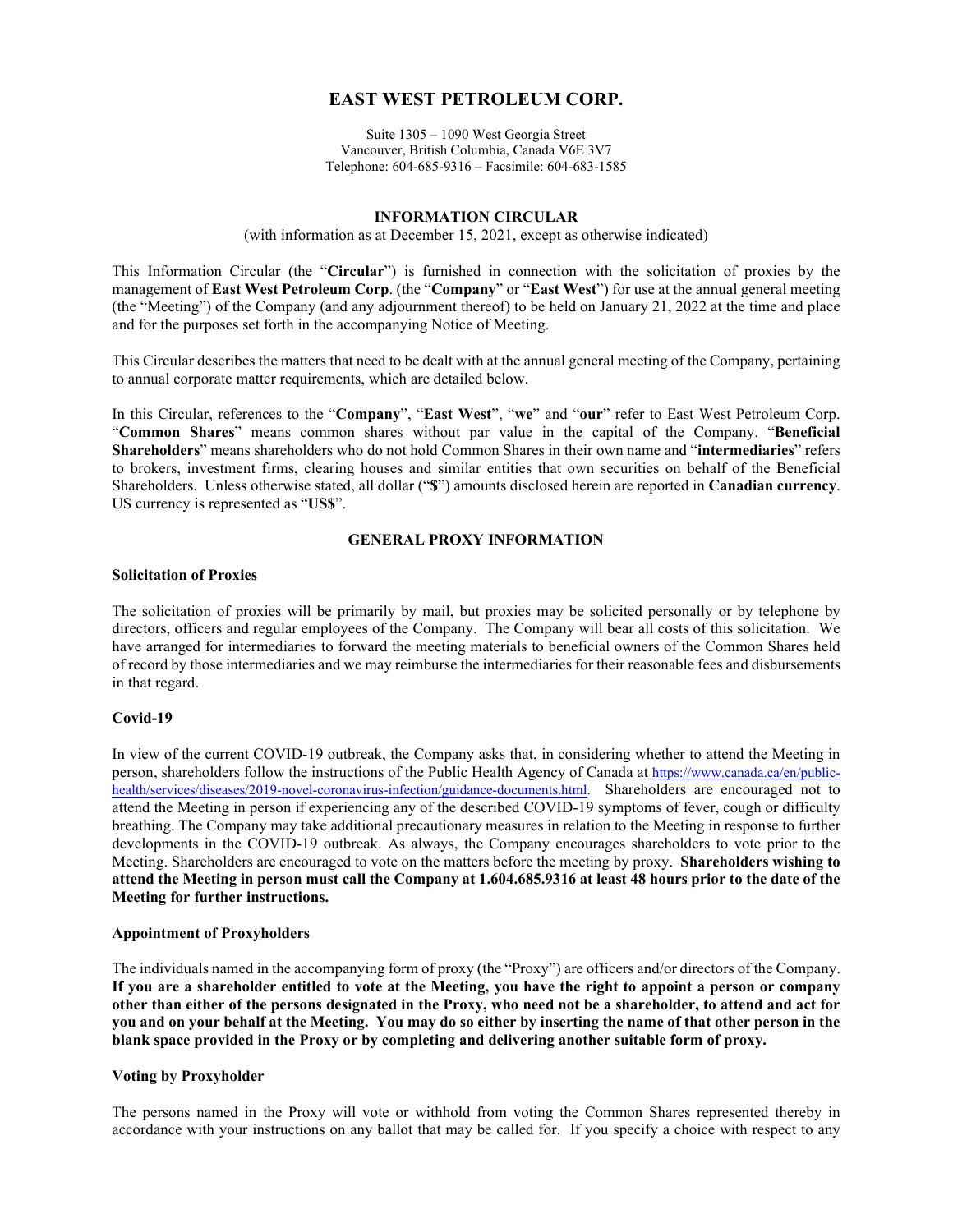matter to be acted upon, your Common Shares will be voted accordingly. The Proxy confers discretionary authority on the persons named therein with respect to:

- (a) each matter or group of matters identified therein, for which a choice is not specified, other than the appointment of an auditor and the election of directors,
- (b) any amendment to or variation of any matter identified therein, and
- (c) any other matter that properly comes before the Meeting.

### **In respect of a matter for which a choice is not specified in the Proxy, the persons named in the Proxy will vote the Common Shares represented by the Proxy for the approval of such matter.**

#### **Registered Shareholders**

If you are a registered shareholder, you may wish to vote by proxy whether or not you are able to attend the Meeting in person. To submit a proxy you may do so using one of the following methods:

- (a) complete, date and sign the enclosed form of proxy and return it to the Company's transfer agent, Computershare Trust Company of Canada ("Computershare"), by fax within North America at 1-866-249- 7775, outside North America at 1-416-263-9524, or by mail to the 8th Floor, 100 University Avenue, Toronto, Ontario, M5J 2Y1 or;
- (b) use a touch-tone phone to transmit voting choices to a toll-free number. Registered shareholders must follow the instructions of the voice response system and refer to the enclosed proxy form for the toll-free number, the holder's account number and the proxy access number; or
- (c) log on to Computershare's internet voting website at www.investorvote.com. Registered Shareholders must follow the instructions provided at the site and refer to the enclosed proxy form for the holder's account number and the proxy access number.

Be sure that the proxy is received at least 48 hours (excluding Saturdays, Sundays and holidays) before the Meeting or the adjournment thereof at which the proxy is to be used.

#### **Beneficial Shareholders**

**The following information is of significant importance to shareholders who do not hold East West Common Shares in their own name.** Beneficial Shareholders should note that the only proxies that can be recognized and acted upon at the Meeting are those deposited by registered shareholders (those whose names appear on the records of the Company as the registered holders of East West Common Shares) or as set out in the following disclosure.

If East West Common Shares are listed in an account statement provided to a shareholder by a broker, then in almost all cases those East West Common Shares will not be registered in the shareholder's name on the records of the Company. Such East West Common Shares will more likely be registered under the names of intermediaries. In Canada the vast majority of such East West Common Shares are registered under the name of CDS & Co. (the registration name for The Canadian Depository for Securities Limited, which acts as nominee for many Canadian brokerage firms), and in the United States, under the name of Cede & Co. as nominee for The Depository Trust Company (which acts as depositary for many U.S. brokerage firms and custodian banks).

Intermediaries are required to seek voting instructions from Beneficial Shareholders in advance of meetings of shareholders. Every intermediary has its own mailing procedures and provides its own return instructions to clients.

There are two kinds of Beneficial Shareholders: Non-Objecting Beneficial Owners ("**NOBOs**") do not object to the issuers of the securities they own knowing who they are; and Objecting Beneficial Owners ("**OBOs**") do object to their name being made known to the issuers of securities which they own.

These securityholder materials are being sent to both registered and non-registered (beneficial) owners of the securities of the Company. If you are a non-registered (beneficial) owner, and if the Company or its agent has sent these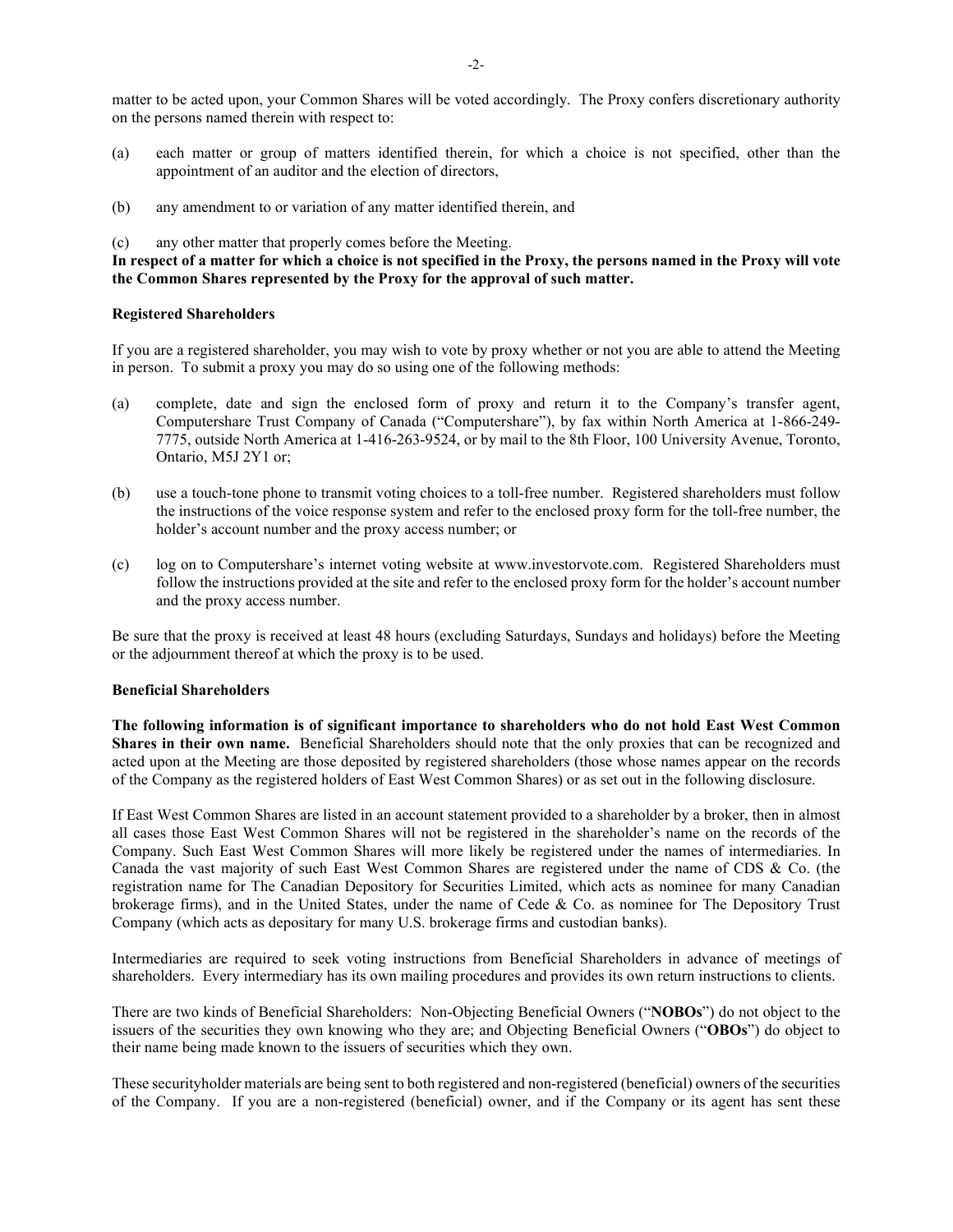materials directly to you, your name, address and information about your holdings of securities, were obtained in accordance with applicable securities regulatory requirements from the intermediary holding on your behalf.

Beneficial Shareholders who are OBOs should follow the instructions of their intermediary carefully to ensure that their East West Common Shares are voted at the Meeting.

The proxy form supplied to you by your broker will be similar to the proxy provided to registered shareholders by the Company. However, its purpose is limited to instructing t he intermediary on how to vote your East West Common Shares on your behalf. Most brokers delegate responsibility for obtaining instructions from clients to Broadridge Financial Solutions, Inc. ("**Broadridge**") in Canada and in the United States. Broadridge mails a voting instruction form ("**VIF**") in lieu of the proxy provided by the Company. The VIF will name the same persons as the Company's Proxy to represent your East West Common Shares at the Meeting. You have the right to appoint a person (who need not be a Beneficial Shareholder of the Company), who is different from any of the persons designated in the VIF, to represent your East West Common Shares at the Meeting and that person may be you. To exercise this right, insert the name of the desired representative, which may be you, in the blank space provided in the VIF. The completed VIF must then be returned to Broadridge in accordance with Broadridge's instructions. Broadridge then tabulates the results of all instructions received and provides appropriate instructions respecting the voting of East West Common Shares to be represented at the Meeting and the appointment of any shareholder's representative. **If you receive a VIF from Broadridge, the VIF must be completed and returned to Broadridge, in accordance with its instructions, well in advance of the Meeting in order to have your East West Common Shares voted or to have an alternate representative duly appointed to attend the Meeting and vote your East West Common Shares at the Meeting.**

#### **Notice to Shareholders in the United States**

The solicitation of proxies involves securities of an issuer located in Canada and is being effected in accordance with the corporate laws of the Province of British Columbia, Canada and securities laws of the provinces of Canada. The proxy solicitation rules under the United States Securities Exchange Act of 1934, as amended, are not applicable to the Company or this solicitation, and this solicitation has been prepared in accordance with the disclosure requirements of the securities laws of the provinces of Canada. Shareholders should be aware that disclosure requirements under the securities laws of the provinces of Canada differ from the disclosure requirements under United States securities laws.

The enforcement by Shareholders of civil liabilities under United States federal securities laws may be affected adversely by the fact that the Company is incorporated under the Business Corporations Act (British Columbia), certain of its directors and its executive officers are residents of Canada and a substantial portion of its assets and the assets of such persons are located outside the United States. Shareholders may not be able to sue a foreign company or its officers or directors in a foreign court for violations of United States federal securities laws. It may be difficult to compel a foreign company and its officers and directors to subject themselves to a judgment by a United States court.

#### **Revocation of Proxies**

In addition to revocation in any other manner permitted by law, a registered shareholder who has given a proxy may revoke it by:

- (a) executing a proxy bearing a later date or by executing a valid notice of revocation, either of the foregoing to be executed by the registered shareholder or the registered shareholder's authorized attorney in writing, or, if the registered shareholder is a company, under its corporate seal by an officer or attorney duly authorized, and by delivering the proxy bearing a later date to Computershare or at the registered office address of the Company, 1305 – 1090 West Georgia Street, Vancouver, British Columbia Canada, V6E 3V7 (the "Registered Office") at any time up to and including the last business day that precedes the day of the Meeting or, if the Meeting is adjourned, the last business day that precedes any reconvening thereof, or to the chairman of the Meeting on the day of the Meeting or any reconvening thereof, or in any other manner provided by law, or
- (b) personally attending the Meeting and voting the registered shareholder's East West Common Shares.

A revocation of a proxy will not affect a matter on which a vote is taken before the revocation.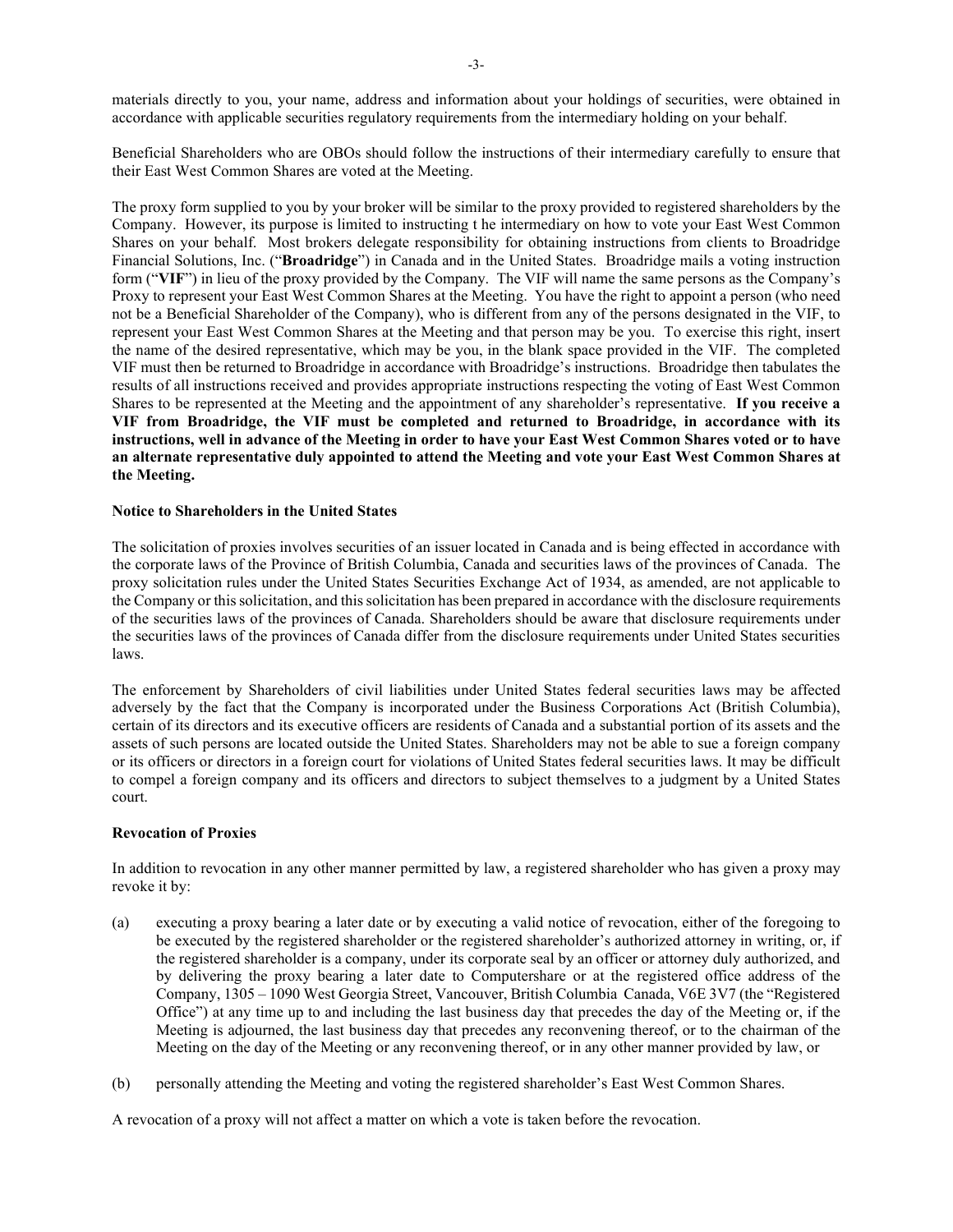#### **INTEREST OF CERTAIN PERSONS OR COMPANIES IN MATTERS TO BE ACTED UPON**

No director or executive officer of the Company, or any person who has held such a position since the beginning of the Company's financial year ended March 31, 2021, nor any associate or affiliate of the foregoing persons, has any substantial or material interest, direct or indirect, by way of beneficial ownership of securities or otherwise, in any matter to be acted on at the Meeting other than as may be set out herein.

#### **VOTING SECURITIES AND PRINCIPAL HOLDERS OF VOTING SECURITIES**

The Board of Directors of the Company (the "**Board**") has fixed December 15, 2021 as the record date (the "**Record Date**") for determining persons entitled to receive notice of the Meeting. Only shareholders of record at the close of business on the Record Date who either attend the Meeting personally or complete, sign and deliver a form of proxy in the manner and subject to the provisions described above will be entitled to vote or to have their Common Shares voted at the Meeting.

The Common Shares are listed on the TSX Venture Exchange (the "**TSXV**"). The Company is authorized to issue an unlimited number of Common Shares. As of December 15, 2021, there were 89,585,665 Common Shares, without par value, issued and outstanding, each carrying the right to one vote. No group of shareholders has the right to elect a specified number of directors, nor are there cumulative or similar voting rights attached to the Common Shares.

To the knowledge of the directors and executive officers of the Company, no person or company beneficially owned, directly or indirectly, or exercised control or direction over, Common Shares carrying more than 10% of the voting rights attached to all outstanding shares as at December 15, 2021.

# **VOTES NECESSARY TO PASS RESOLUTIONS**

A simple majority of affirmative votes cast at the Meeting is required to pass the ordinary resolutions concerning the Company's annual business of setting the number of directors, the election of directors, appointment of auditor and continuation of the Stock Option Plan, as described herein. If there are more nominees for election as director or appointment of the Corporation's auditor than there are vacancies to fill, those nominees receiving the greatest number of votes will be elected or appointed, as the case may be, until all such vacancies have been filled. If the number of nominees for election or appointment is equal to the number of vacancies to be filled all such nominees will be declared elected or appointed by acclamation.

#### **Conflicts of Interest**

Conflicts of interest may arise from the fact that certain directors of the Company may also hold positions as directors or officers of other companies. Some of the directors of the Company have been and will continue to be engaged in the identification and evaluation of assets, businesses and companies on their own behalf and on behalf of other companies, and situations may arise where the directors and officers of the Company are involved with companies in direct competition with the Company. Conflicts, if any, are currently subject to the procedures and remedies provided under the Act. Currently, any directors who are in a position of conflict abstain from voting on any matters, which may relate in any way to the matter in conflict.

# **INTEREST OF INFORMED PERSONS IN MATERIAL TRANSACTIONS**

An informed person is one who, generally speaking, is a director or executive officer or a 10% shareholder of the Company. To the knowledge of management of the Company, no informed person or any associate or affiliate of any informed person has any interest in any proposed transaction, which has materially affected or would materially affect the Company or any of its subsidiaries, except as disclosed in this Circular.

# **PARTICULARS OF MATTERS TO BE ACTED UPON**

# **A. ELECTION OF DIRECTORS**

The directors of the Company are elected annually and hold office until the next annual general meeting of the shareholders or until their successors are elected or appointed. Management of the Company proposes to nominate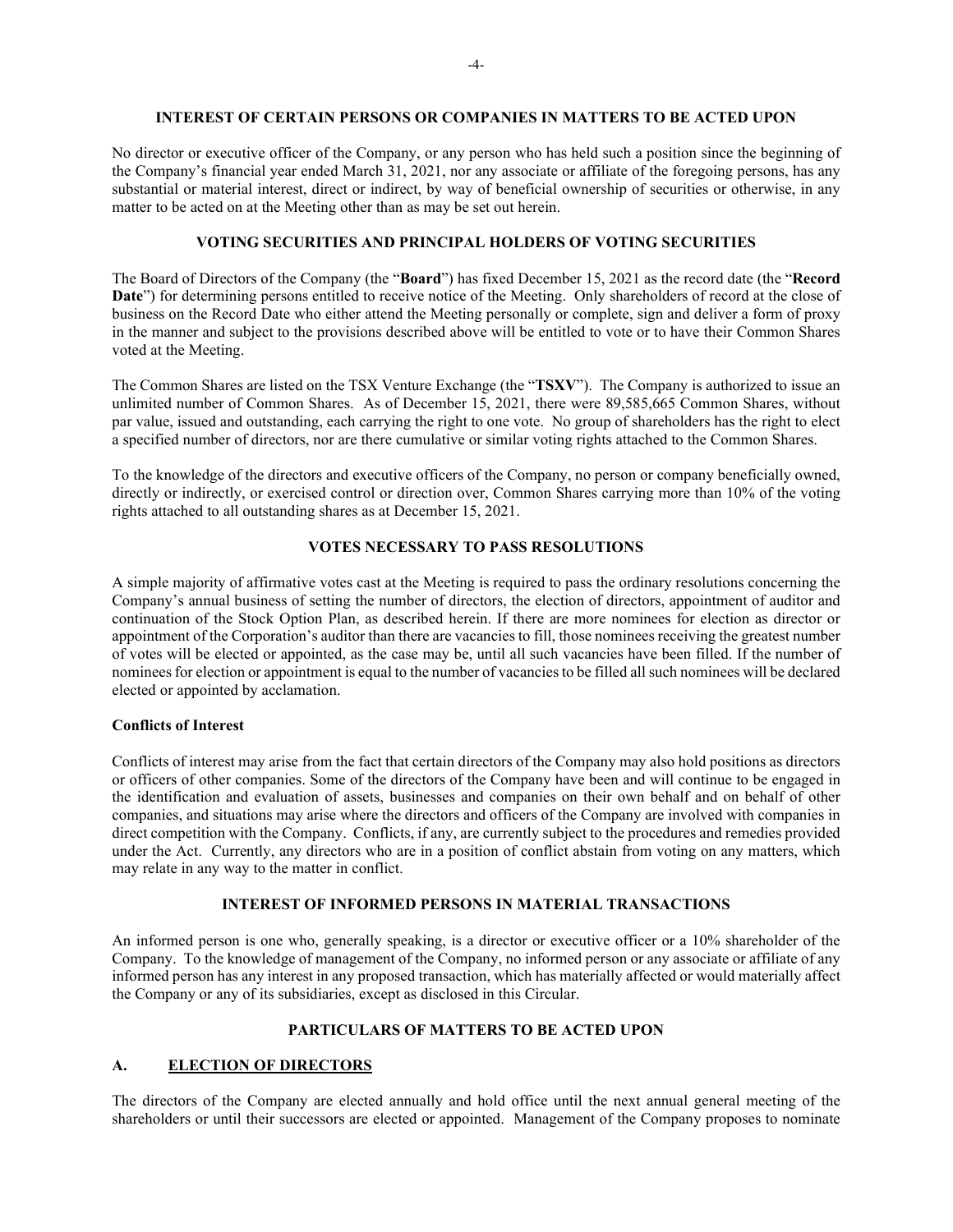the persons listed below for election as directors of the Company to serve until their successors are elected or appointed. In the absence of instructions to the contrary, Proxies given pursuant to the solicitation by Management will be voted for the nominees listed in this Circular. Management does not contemplate that any of the nominees will be unable to serve as a director.

# **Number of Directors**

Pursuant to the Articles of the Company, the number of directors of the Company was set at four at the Company's last annual general meeting. At the Meeting the Company will present an ordinary resolution for shareholder approval to reduce the number of director positions for the ensuing year and set the number of directors to be elected to the Board at three (3).

**In the absence of instructions to the contrary, the persons named in the enclosed form of proxy intend to vote the Common Shares represented thereby in favour of passing this resolution. The Board recommends you vote in favour of the above resolution.**

# **Advance Notice Policy**

On May 21, 2013, the Board adopted an advance notice policy (the "**Advance Notice Policy**") with immediate effect, a copy of which was posted under the Company's SEDAR profile at [www.sedar.com](http://www.sedar.com/) on May 23, 2013, and which Advance Notice Policy was ratified, confirmed and approved at the Company's annual general meeting held June 26, 2013. The Advance Notice Policy stipulates advance notice must be provided to the Company in circumstances where nominations of persons for election to the Board are made by shareholders of the Company other than pursuant to (i) a requisition of a meeting made pursuant to the provisions of the Act or (ii) a shareholder proposal made pursuant to the provisions of the Act. Pursuant to the Advance Notice Policy any additional nominations for election as director at the Meeting must be received by the Company in compliance with the Advance Notice Policy no later than the close of business on November 13, 2021. No such nominations were received by the Company prior to printing this Circular. Accordingly, management's nominees for election as directors are set forth below.

## **Director Nominees**

The following table sets out the names of the nominees for election as director, the offices each nominee holds within the Company, their occupations (for the five preceding years for new director nominees), the length of time they have served as directors of the Company, and the number of shares of the Company that each nominee beneficially owns, directly or indirectly, or over which control or direction is exercised, as of the date of this Circular.

| Name, province or state and<br>country of residence and<br>position, if any, held in the<br>Company                                             | <b>Principal occupation</b>                                                                                                                                                                                                     | Served as director<br>of the Company<br>since | <b>Number of common</b><br>shares of the Company<br>beneficially owned,<br>directly or indirectly, or<br>controlled or directed at<br>present(1) |
|-------------------------------------------------------------------------------------------------------------------------------------------------|---------------------------------------------------------------------------------------------------------------------------------------------------------------------------------------------------------------------------------|-----------------------------------------------|--------------------------------------------------------------------------------------------------------------------------------------------------|
| Nick DeMare $(3)$<br>British Columbia, Canada<br>Interim Chief Executive<br>Officer ("CEO"), Chief<br>Financial Officer<br>("CFO") and Director | Chartered Professional Accountant;<br>President and Principal of Chase<br>Management Ltd., a private company<br>providing administrative, management<br>and financial services to private and<br>public companies.              | December 7,<br>2009                           | 332,258 <sup>(2)</sup>                                                                                                                           |
| Mark T. Brown <sup>(3)</sup><br>British Columbia, Canada<br>Director                                                                            | Chartered Professional Accountant<br>(since Sep 1993); President, Pacific<br>Opportunity Capital Ltd., a private<br>company investing and providing<br>financial services to public and private<br>companies (since Dec. 1996). | April 2, 2019                                 | Nil                                                                                                                                              |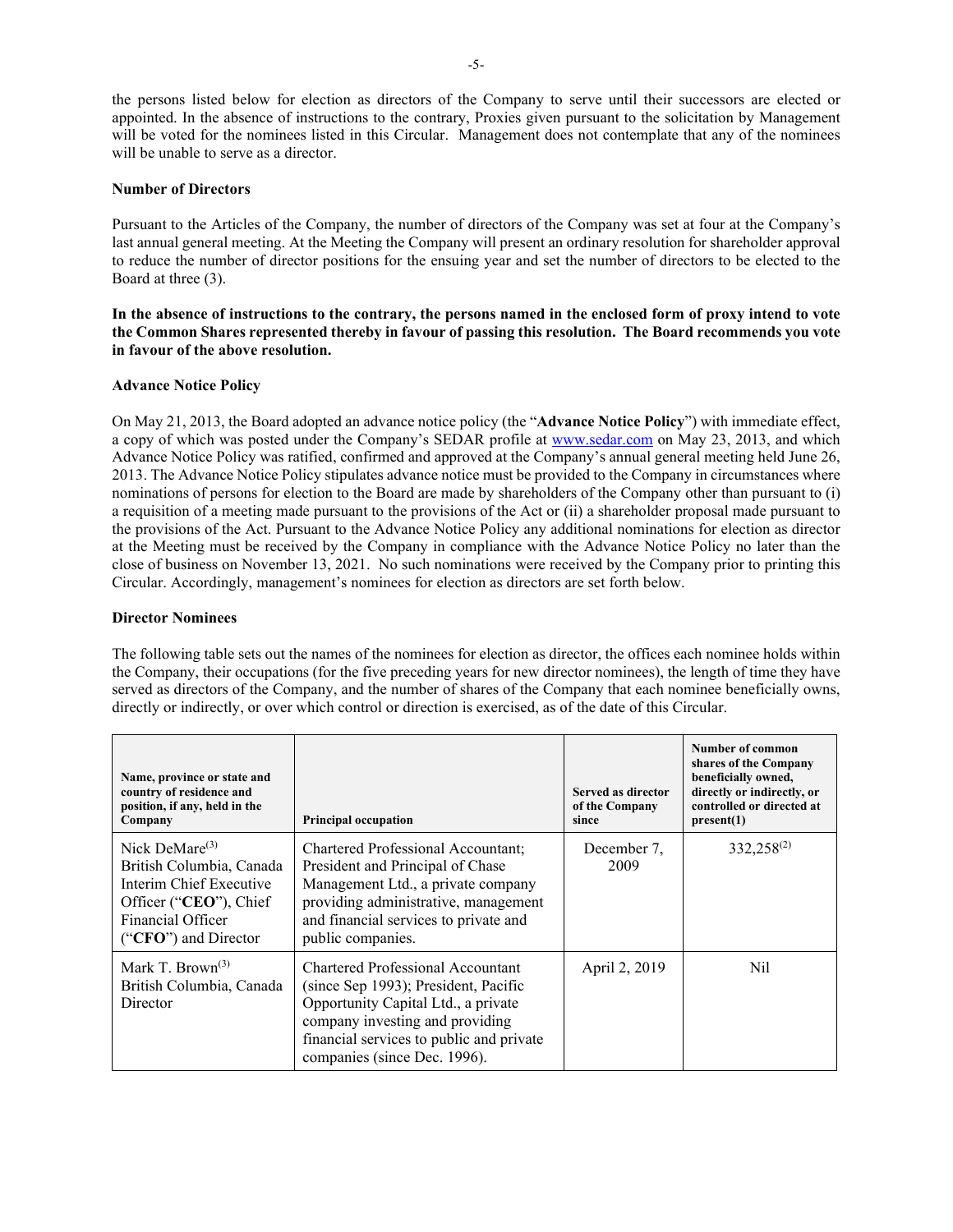| Name, province or state and<br>country of residence and<br>position, if any, held in the<br>Company | <b>Principal occupation</b>                                                                                                | Served as director<br>of the Company<br>since | Number of common<br>shares of the Company<br>beneficially owned,<br>directly or indirectly, or<br>controlled or directed at<br>present(1) |
|-----------------------------------------------------------------------------------------------------|----------------------------------------------------------------------------------------------------------------------------|-----------------------------------------------|-------------------------------------------------------------------------------------------------------------------------------------------|
| Kevin William Haney <sup>(3)</sup><br>Manitoba, Canada<br>Director                                  | President and owner of Haney<br>Resources Ltd., a private company<br>(since 2014); Director, Spectra Inc.<br>(since 2014). | December 12,<br>2019                          | 1,000,000                                                                                                                                 |

Notes:

- (1) The information as to Common Shares beneficially owned or controlled has been provided by the director nominees.
- (2) Of these Common Shares 217,258 are held by DNG Capital Corp., a private company owned by Mr. DeMare, and 15,000 are held by 888 Corp., a private company 50% owned by Mr. DeMare.
- (3) A member of the Audit Committee.

No proposed director is being elected under any arrangement or understanding between the proposed director and any other person or company.

**In the absence of instructions to the contrary, the persons named in the enclosed form of proxy intend to vote the Common Shares represented thereby in favour of electing the above director nominees to the Board. The Board recommends you vote in favour of the above director nominees.**

#### **Corporate Cease Trade Orders or Bankruptcies**

Other than as disclosed below, no director or proposed director of the Company is, or within the ten years prior to the date of this Circular has been, a director or executive officer of any company, including the Company, that while that person was acting in that capacity:

- (a) was the subject of a cease trade order or similar order or an order that denied the company access to any exemption under securities legislation for a period of more than 30 consecutive days; or
- (b) was subject to an event that resulted, after the director ceased to be a director or executive officer of the company being the subject of a cease trade order or similar order or an order that denied the relevant company access to any exemption under securities legislation, for a period of more than 30 consecutive days; or
- (c) within a year of that person ceasing to act in that capacity, became bankrupt, made a proposal under any legislation relating to bankruptcy or insolvency or was subject to or instituted any proceedings, arrangement or compromise with creditors or had a receiver, receiver manager or trustee appointed to hold its assets.

Mark Brown, a director of the Corporation, was formerly a director of Sutter Gold Mining Inc. ("**SGM**"), a company listed on the TSX Venture Exchange. Mr. Brown resigned as a director of SGM on May 21, 2019. On May 6, 2019, SGM received a cease trade order issued by the British Columbia Securities Commission for failure to file audited financial statements and Management's Discussion & Analysis for the year ended December 31, 2018. SGM's listing on the TSX Venture Exchange remains suspended until SGM meets TSX Venture Exchange's requirements and upon the revocation of the cease trade order. Pursuant to an order of the Supreme Court of British Columbia dated May 17, 2019, a receiver was appointed over all of the assets, undertakings and properties of SGM.

From August 9, 2018 until February 13, 2019, Mark Brown was a director of Ascent Industries Corp. ("**Ascent**"), a company listed on the Canadian Securities Exchange. On March 1, 2019, the Supreme Court of British Columbia issued an order granting Ascent's application for creditor protection under the Companies' Creditors Arrangement Act (Canada) to address near term liquidity issues. In March 2020, Ascent was discharged from CCAA protection and resumed trading on the Canadian Securities Exchange in May 2020 under the new name Luff Enterprises Ltd.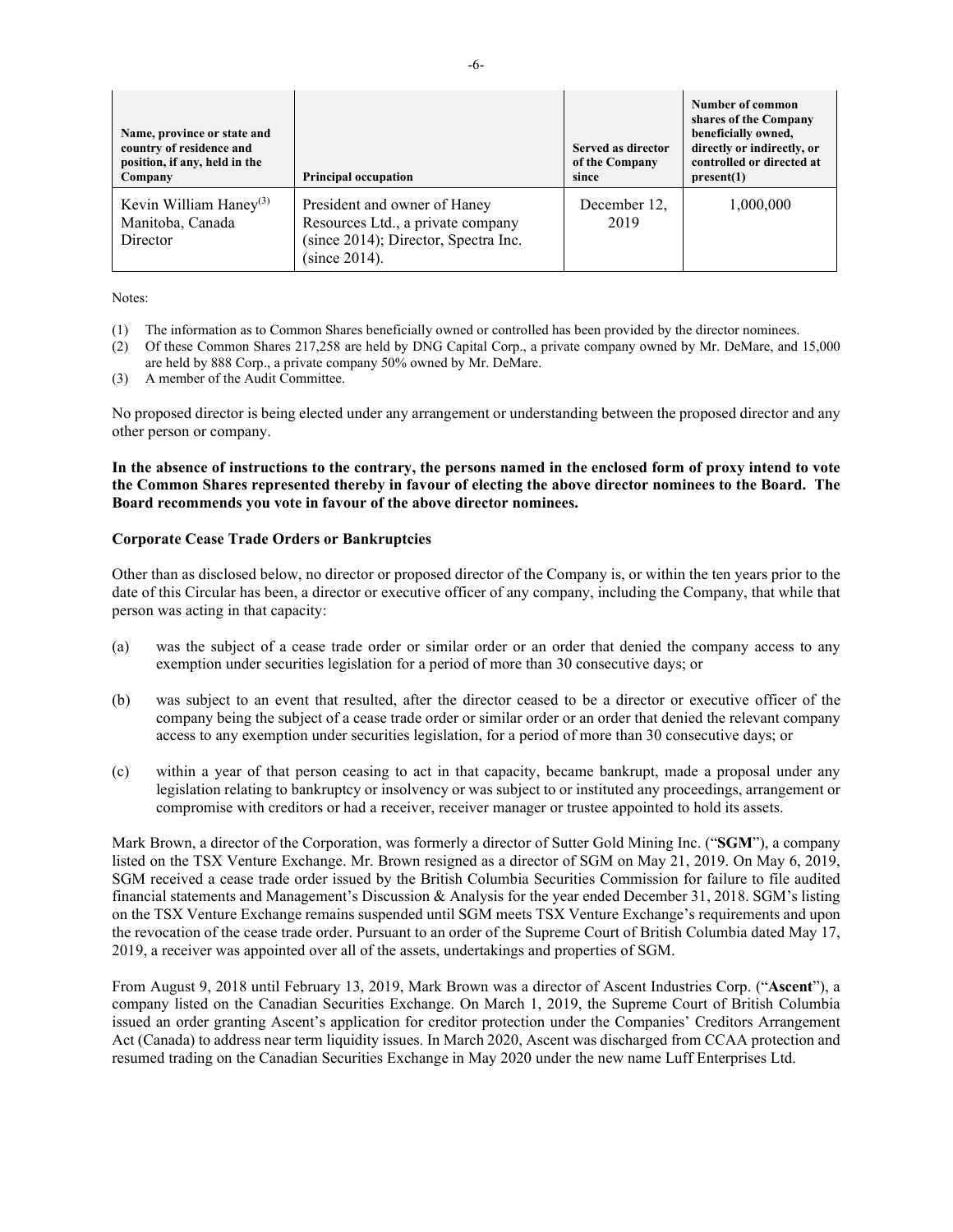### **Individual Bankruptcies**

No director or proposed director of the Company has, within the ten years prior to the date of this Circular, become bankrupt or made a proposal under any legislation relating to bankruptcy or insolvency, or been subject to or instituted any proceedings, arrangement or compromise with creditors, or had a receiver, receiver manager or trustee appointed to hold the assets of that individual.

#### **Penalties or Sanctions**

No director or proposed director of the Company has been subject to any penalties or sanctions imposed by a court relating to securities legislation or by a securities regulatory authority, has entered into a settlement agreement with a securities regulatory authority or has been subject to any other penalties or sanctions imposed by a court or regulatory body that would be likely to be considered important to a reasonable security holder making a decision about whether to vote for the proposed director.

# **B. APPOINTMENT OF AUDITOR**

At the Meeting Management will nominate Davidson & Company LLP, Chartered Professional Accountants, of Vancouver, British Columbia, for appointment as auditor of the Company for the ensuing year. **Proxies given pursuant to this solicitation will, on any poll, be voted as directed. If there is no direction, a proxy will be voted FOR the appointment of Davidson & Company LLP, Chartered Professional Accountants, as the auditor of the Company to hold office for the ensuing year.**

**The Board recommends you vote in favour of the above resolution.**

# **C. RATIFICATION OF STOCK OPTION PLAN**

At the Meeting, shareholders will be asked to consider, and if deemed advisable, pass, with or without variation, an ordinary resolution (the "**Option Plan Resolution**"), to ratify and approve the existing 10% rolling stock option plan (the "**Option Plan**"), which allows for the reserve of a maximum of 10% of the issued and outstanding Common Shares of the Company, from time to time, for issuance pursuant to the exercise of options ("**Options**") granted. The Option Plan was adopted by the Board on February 7, 2019 and approved by the shareholders on December 12, 2019. In accordance with Policy 4.4 of the TSXV, all rolling stock option plans, such as the Company's, requires shareholder approval on an annual basis. Accordingly, at the Meeting, the Shareholders will be asked to consider an ordinary resolution to ratify, confirm and approve the Option Plan in accordance with the rules and policies of the TSXV.

# **Ratification of Stock Option Plan**

The purpose of the Option Plan is to allow the Company to grant Options to directors, officers, employees and consultants, as additional compensation, and as an opportunity to participate in the success of the Company. The grant of Options is intended to align the interests of such persons with that of the Shareholders.

# *Terms of the Option Plan*

The following is a brief description of the Option Plan and is qualified in its entirety by the full text of the Option Plan, which is available for review by any shareholder up until the day preceding the Meeting at the Company's head office at Suite 1305, 1090 West Georgia Street, Vancouver, British Columbia, and will be available at the Meeting.

Number of Common Shares Reserved: The Option Plan provides that, subject to the requirements of any exchange on which the Common Shares are currently listed, the aggregate number of securities reserved for issuance pursuant to the Option Plan may not exceed 10% of the issued and outstanding Common Shares of the Company at the time of grant of Options (including all Options granted by the Company to date). The number of Common Shares which may be reserved in any 12 month period for issuance to any one individual upon exercise of all Options held by that individual may not exceed 5% of the issued and outstanding Common Shares of the Company at the time of the grant. The number of Common Shares which may be reserved in any 12 month period for issuance to any one consultant may not exceed 2% of the issued and outstanding Common Shares and the maximum number of Common Shares which may be reserved in any 12 month period for issuance to all persons engaged in investor relations activities may not exceed 2% of the issued and outstanding Common Shares of the Company. The Option Plan provides that Options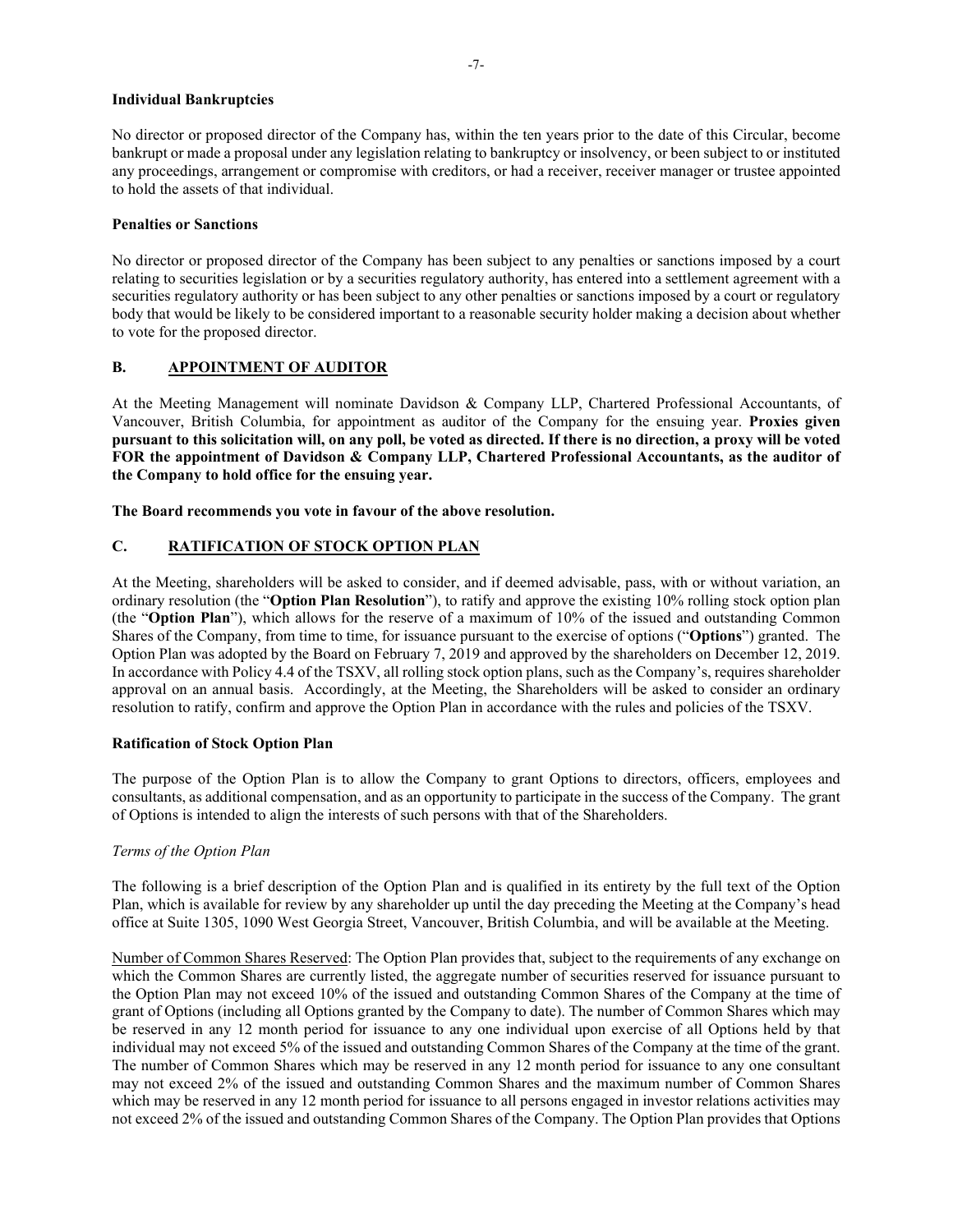granted to any person engaged in investor relations activities will vest in stages over 12 months with no more than  $\frac{1}{4}$ of the Options vesting in any three month period.

Exercise Price: The exercise price of any Options granted under the Option Plan shall be determined by the Board, but may not be less than the market price of the Common Shares on the exchange, provided the Common Shares are then listed for trading on an exchange, on the date of the grant (less any discount permissible under the current stock exchange rules).

Maximum Term of Options: The Board shall determine the term of Options granted under the Option Plan at the time of grant but, subject to earlier termination in the event of termination or in the event of death, the term of Options granted under the Option Plan may not exceed ten years. Options granted pursuant to the Option Plan are not to be transferable or assignable other than by will or other testamentary instrument or pursuant to the laws of succession.

Termination: Subject to certain exceptions, in the event that a director or officer ceases to hold office, Options granted under the Option Plan to such director or officer will expire 90 days after such director or officer ceases to hold office. Subject to certain exceptions, in the event that an employee, or consultant ceases to act in that capacity in relation to the Company, Options granted to such employee, consultant or management company employee under the Option Plan will expire 90 days after such individual or entity ceases to act in that capacity in relation to the Company. Options granted to an optionee engaged in investor relations activities on behalf of the Company expire 90 days after such optionee ceases to perform such investor relations activities for the Company. In the event of death of an Option holder, Options granted under the Option Plan expire one year from the date of death of the Option holder.

Administration: The Option Plan will be administered by the Board or a special committee of directors, either of which will have full and final authority with respect to the grant of all Options thereunder. Options may be granted under the Option Plan to such directors, officers, employees or consultants of the Company, as the Board may from time to time designate.

# *Shareholder Approval of Plan*

At the Meeting, the Shareholders will be asked to consider an ordinary resolution to ratify, confirm and approve the Option Plan, and will vote on the Option Plan Resolution as follows:

"RESOLVED, as an ordinary resolution that:

- 1. the Stock Option Plan (the "**Option Plan**") be and is hereby ratified, confirmed and approved, subject to acceptance of the Option Plan by any stock exchange on which the Common Shares of the Company (the "**Common Shares**") may be listed for trading, from time to time;
- 2. the Company be and is hereby authorized to grant Options pursuant and subject to the terms and conditions of the Option Plan, at the discretion of the Board or a committee of the Board, to a maximum of 10% of the issued and outstanding Common Shares on the applicable date of grant;
- 3. the Board be and is hereby authorized on behalf of the Company to make any amendments to the Option Plan as may be required by regulatory authorities, without further approval of the Shareholders of the Company, in order to ensure adoption of the Option Plan;
- 4. the Option Plan, be and is hereby approved, in the form adopted, for continuation until the next annual general meeting of the Company; and
- 5. any one or more directors and officers of the Company be authorized and directed to perform all such acts and deeds and things and execute, under seal of the Company or otherwise, all such documents, agreements and other writings as may be required to give effect to the true intent of these resolutions."

**In the absence of instructions to the contrary, the persons named in the enclosed form of proxy intend to vote the Common Shares represented thereby in favour of passing this resolution. The Board recommends you vote in favour of the above resolution.**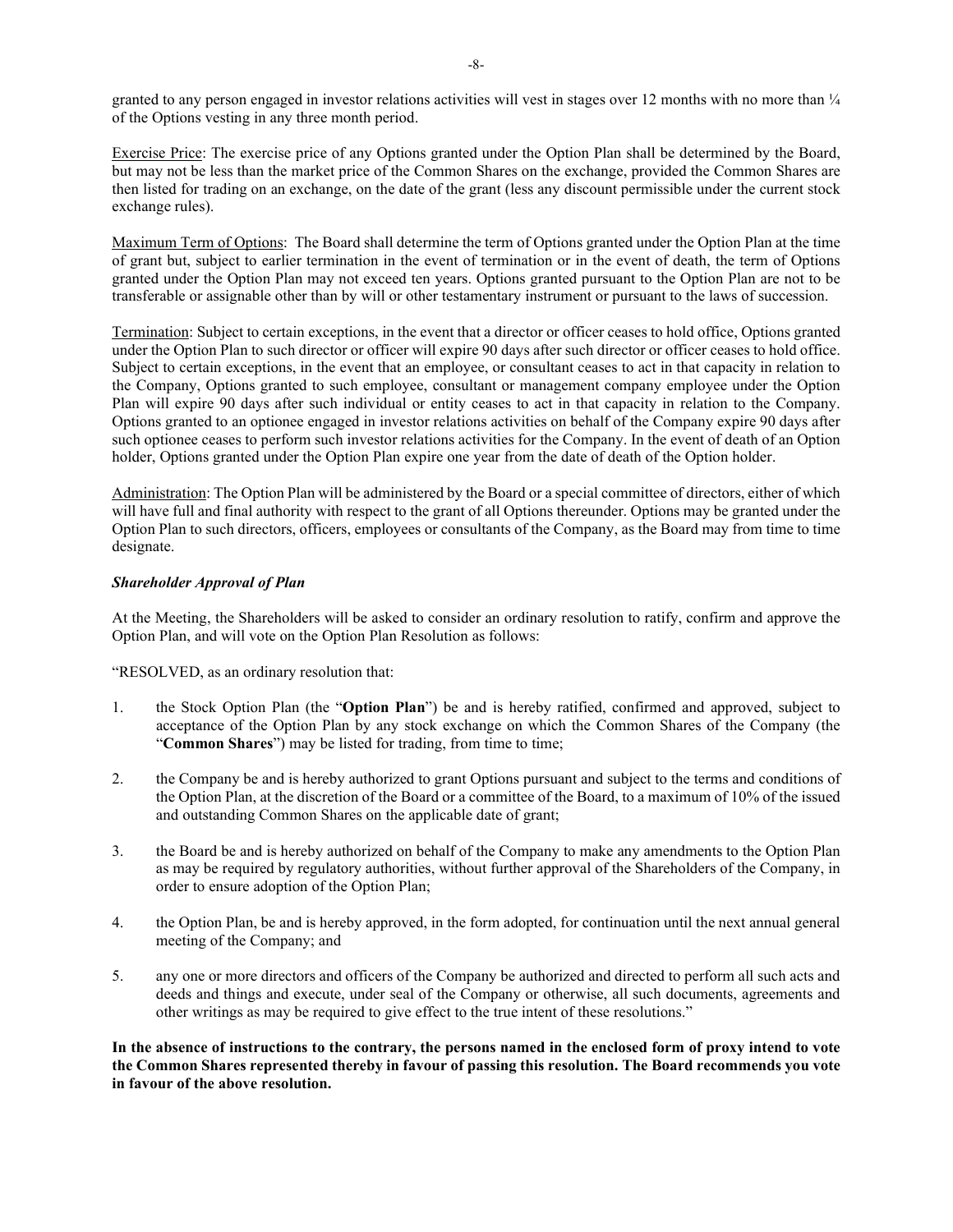#### **STATEMENT OF EXECUTIVE COMPENSATION**

The following disclosure regarding executive compensation is provided pursuant to National Instrument 51-102 *Continuous Disclosure* and in accordance with Form 51-102F6V for venture issuers. Unless otherwise stated, all dollar amounts disclosed herein are reported in Canadian Dollars.

#### **General**

For the purposes of this Information Circular, a "**Named Executive Officer**", or "**NEO**", means each of the following individuals:

- (a) any individual who acted as chief executive officer ("**CEO**") of the company, or acted in a similar capacity, for any part of the most recently completed financial year;
- (b) any individual who acted as chief financial officer ("**CFO**") of the company, or acted in a similar capacity, for any part of the most recently completed financial year;
- (c) each of the three most highly compensated executive officers of the Company, including any of its subsidiaries, or the three most highly compensated individuals acting in a similar capacity, other than the CEO and CFO, at the end of the most recently completed financial year whose total compensation was, individually, more than \$150,000, as determined in accordance with subsection 1.3(6) of Form 51-102F6 Statement of Executive Compensation, for that financial year; and
- (d) each individual who would be a Named Executive Officer under paragraph (c) but for the fact that the individual was neither an executive officer of the Company or its subsidiaries, nor acting in a similar capacity, at the end of that financial year.

During the financial years ended March 31, 2021 and 2020, the Company had one NEO, namely: Nick DeMare, interim CEO and CFO.

#### **Director and NEO Compensation, Excluding Options and Compensation Securities**

*Executive Compensation at March 31, 2021 Financial Year End and at March 31, 2020 Financial Year End*

The following table of compensation, excluding options and compensation securities, provides a summary of the compensation paid by the Company to each NEO and director of the Company, current or former, for the completed financial years ended March 31, 2021 and 2020. Options and compensation securities are disclosed under the heading "*Stock Options and Other Compensation Securities and Instruments*" below.

| <b>Table of Compensation, Excluding Compensation Securities</b> |              |                                                                        |                             |                                                    |                                        |                                                      |                                             |
|-----------------------------------------------------------------|--------------|------------------------------------------------------------------------|-----------------------------|----------------------------------------------------|----------------------------------------|------------------------------------------------------|---------------------------------------------|
| Name and position                                               | $Year^{(1)}$ | Salary,<br>consulting<br>fee, retainer or<br>commission<br>$(S)^{(2)}$ | <b>Bonus</b><br>$(S)^{(2)}$ | <b>Committee or</b><br>meeting fees<br>$(S)^{(2)}$ | Value of<br>perquisites<br>$(S)^{(2)}$ | Value of<br>all other<br>compensation<br>$(S)^{(2)}$ | <b>Total</b><br>compensation<br>$(S)^{(2)}$ |
| Nick DeMare                                                     | 2021         | 25,000                                                                 |                             |                                                    |                                        | 38,100                                               | 63,100                                      |
| Interim CEO, CFO,<br>Corporate Secretary<br>and Director        | 2020         | 18,000                                                                 |                             |                                                    |                                        | $37,525^{(3)}$                                       | 55,525                                      |
| Mark T. Brown <sup>(4)</sup><br>Director                        | 2021<br>2020 | 12,000<br>12,000                                                       |                             |                                                    |                                        |                                                      | 12,000<br>12,000                            |
| Kevin William Haney <sup>(5)</sup><br>Director                  | 2021<br>2020 | 12,000<br>3,500                                                        |                             |                                                    |                                        |                                                      | 12,000<br>3,500                             |
| Ross McElroy $(6)$<br>Former Director                           | 2021<br>2020 | 4,000<br>12,000                                                        |                             |                                                    |                                        |                                                      | 4,000<br>12,000                             |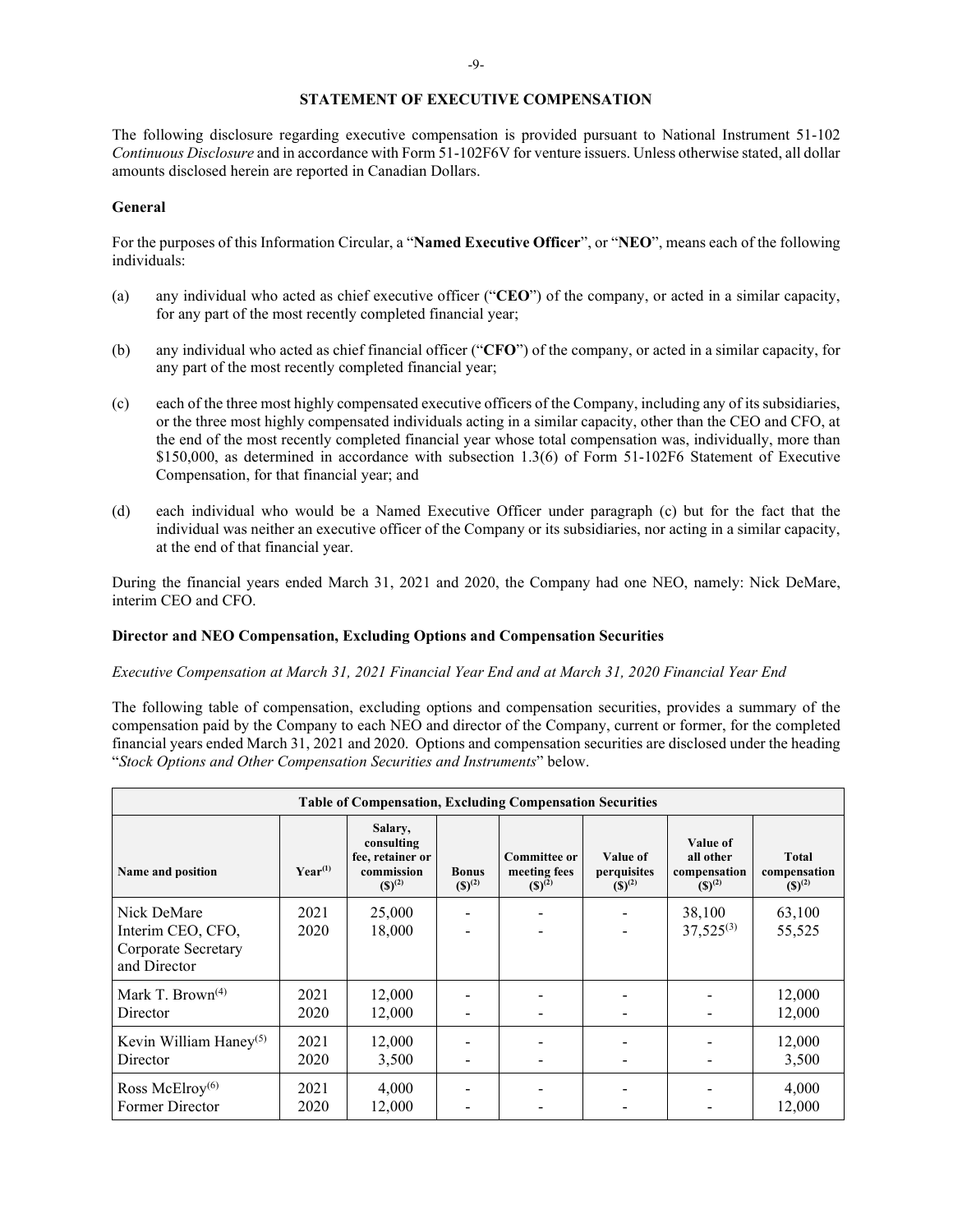| <b>Table of Compensation, Excluding Compensation Securities</b>                                   |                       |                                                                        |                                 |                                                    |                                        |                                                             |                                      |
|---------------------------------------------------------------------------------------------------|-----------------------|------------------------------------------------------------------------|---------------------------------|----------------------------------------------------|----------------------------------------|-------------------------------------------------------------|--------------------------------------|
| Name and position                                                                                 | $\mathbf{Year}^{(1)}$ | Salary,<br>consulting<br>fee, retainer or<br>commission<br>$(S)^{(2)}$ | <b>Bonus</b><br>$(S)^{(2)}$     | <b>Committee or</b><br>meeting fees<br>$(S)^{(2)}$ | Value of<br>perquisites<br>$(S)^{(2)}$ | <b>Value of</b><br>all other<br>compensation<br>$(S)^{(2)}$ | Total<br>compensation<br>$(S)^{(2)}$ |
| David Sidoo <sup><math>(7)</math></sup><br>Former Director, former<br>President and<br>former CEO | 2021<br>2020          | N/A<br>9,000                                                           | N/A<br>$\overline{\phantom{0}}$ | N/A                                                | N/A<br>$\overline{\phantom{a}}$        | N/A                                                         | N/A<br>9,000                         |

# NOTES:

- (1) Financial years ended March 31.<br>(2) All amounts shown were paid in
- (2) All amounts shown were paid in Canadian currency, the reporting currency of the Company.
- (3) Paid to Chase Management Ltd. ("**Chase**"), a company wholly-owned by Mr. DeMare, for administrative and accounting services provided by Chase personnel, exclusive of Mr. DeMare.
- (4) Mr. Brown was appointed as director on April 2, 2019.
- (5) Mr. Haney was appointed as director on December 12, 2019.
- (6) Mr. Ross McElroy served as director of the Company from November 14, 2016 to August 11, 2020.
- (7) Mr. David Sidoo resigned as President and CEO on March 14, 2019 and ceased to be a director on December 12, 2019.

#### **Stock Options and Other Compensation Securities and Instruments**

The following table of compensation securities provides a summary of all compensation securities granted or issued by the Company to each NEO and director of the Company, current and former, for the financial year ended March 31, 2021, for services provided or to be provided, directly or indirectly, to the Company or any of its subsidiaries:

| <b>Compensation Securities</b> |                                            |                                                                                                                  |                              |                                                     |                                                                                             |                                                                                                 |                       |
|--------------------------------|--------------------------------------------|------------------------------------------------------------------------------------------------------------------|------------------------------|-----------------------------------------------------|---------------------------------------------------------------------------------------------|-------------------------------------------------------------------------------------------------|-----------------------|
| Name                           | <b>Type of</b><br>compensation<br>security | Number of<br>compensation<br>securities,<br>number of<br>underlying<br>securities, and<br>percentage<br>of class | Date of<br>issue or<br>grant | Issue,<br>conversion<br>or exercise<br>price<br>(S) | <b>Closing price</b><br>of security or<br>underlying<br>security on<br>date of grant<br>(S) | <b>Closing price</b><br>of security or<br>underlying<br>security at<br>vear end $^{(1)}$<br>(S) | <b>Expiry</b><br>Date |
| Nick DeMare $^{(2)}$           | N/A                                        | Nil                                                                                                              | N/A                          | N/A                                                 | N/A                                                                                         | N/A                                                                                             | N/A                   |
| Mark T. Brown <sup>(3)</sup>   | N/A                                        | Nil                                                                                                              | N/A                          | N/A                                                 | N/A                                                                                         | N/A                                                                                             | N/A                   |
| Kevin William Haney $(4)$      | N/A                                        | Nil                                                                                                              | N/A                          | N/A                                                 | N/A                                                                                         | N/A                                                                                             | N/A                   |
| Ross McElroy <sup>(5)</sup>    | N/A                                        | Nil                                                                                                              | N/A                          | N/A                                                 | N/A                                                                                         | N/A                                                                                             | N/A                   |

# NOTES:

- (1) The closing trade price on March 31, 2021, being the last trading day during the Company's March 31, 2021 year end.
- (2) As at March 31, 2021, Mr. DeMare held 700,000 stock options of the Company, including 60,000 stock options granted to Chase, entitling him to acquire, upon exercise, 700,000 common shares in the capital of the Company. All of these stock options were vested as at March 31, 2021.
- (3) As at March 31, 2021, Mr. Brown held 600,000 stock options of the Company entitling him to acquire, upon exercise, 600,000 common shares in the capital of the Company. All of these stock options were vested as at March 31, 2021.
- (4) As at March 31, 2021, Mr. Haney held 400,000 stock options of the Company entitling him to acquire, upon exercise, 400,000 common shares in the capital of the Company. All of these stock options were vested as at March 31, 2021.
- (5) As at March 31, 2021, Mr. McElroy held 800,000 stock options of the Company entitling him to acquire, upon exercise, 800,000 common shares in the capital of the Company. All of these stock options were vested as at March 31, 2021. All of the stock options expired on August 11, 2021 under the terms of the stock option plan.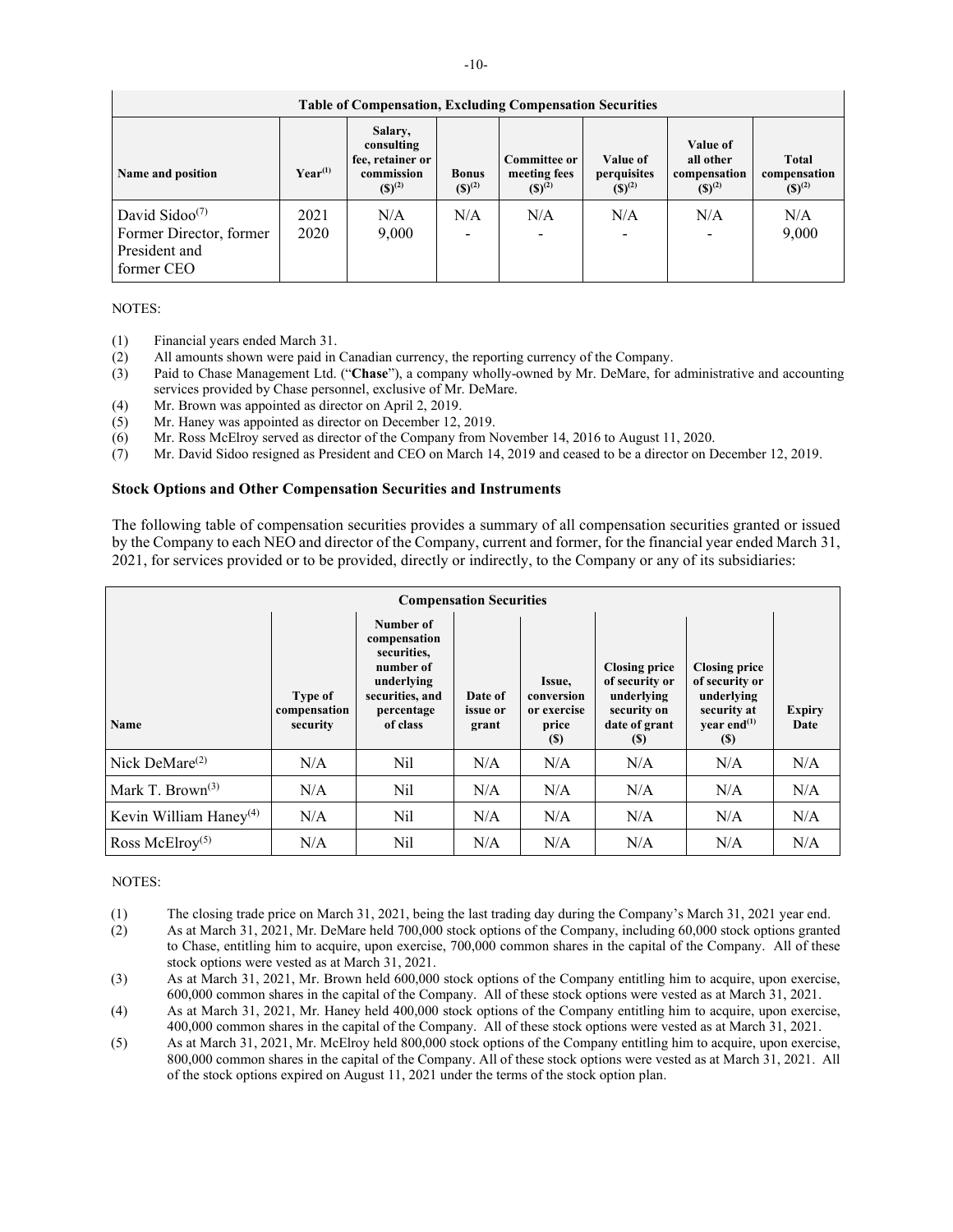# *Exercise of Compensation Securities by NEO and Directors*

No compensation securities were exercised by the NEO or directors of the Company for the financial year ended March 31, 2021.

#### *Stock Option Plan and Other Incentive Plans*

The Company has no other incentive plans other than its stock option plan (the "**Option Plan**"). The purpose of the Option Plan is to provide the Company with a share related mechanism to enable the Company to attract, retain and motivate qualified directors, officers, employees and other service providers, to reward directors, officers, employees and other service providers for their contribution toward the long-term goals of the Company and to enable and encourage such individuals to acquire shares of the Company as long term investments.

For a description of the Option Plan, see "*Particulars of Matters to be Acted Upon – Ratification of Stock Option Plan*".

#### **Employment, Consulting and Management Agreements**

No management functions of the Company are, to any substantial degree, performed by a person or company other than the directors or NEO of the Company.

#### **Oversight and Description of Director and NEO Compensation**

#### *Compensation Discussion and Analysis*

The Board compensation program is designed to provide competitive levels of compensation, a significant portion of which is dependent upon individual and corporate performance and contribution to increasing shareholder value. The Board recognizes the need to provide a total compensation package that will attract and retain qualified and experienced executives as well as align the compensation level of each executive to that executive's level of responsibility. In general, a NEO's compensation is comprised of contractor payments and stock option grants.

The objectives and reasons for this system of compensation are generally to allow the Company to remain competitive compared to its peers in attracting and retaining experienced personnel. The Board determines and fixes compensation for its directors and officers. All salaries and/or consulting fees are to be set on a basis of a review and comparison of compensation paid to executives at similar companies.

Although the Board has not made a formal evaluation of the implications of the risks associated with the Company's compensation policies and practices, risk management is a consideration of the Board when implementing its compensation program. The Board believes the Company's compensation program does not result in unnecessary or inappropriate risk taking; nor are there any risks taken that are likely to have a material adverse effect on the Company.

#### *Share-Based and Option-Based Awards*

The Company does not grant share-based awards. The Board is responsible for granting options to the NEOs. Stock option grants are designed to reward the NEOs for success on a similar basis as the shareholders of the Company, but these rewards are highly dependent upon the volatile stock market, much of which is beyond the control of the NEOs. When new options are granted, the Board takes previous option grants into account as well as the number of stock options currently held, the individual's position, overall individual performance, anticipated contribution to the Company's future success and the individual's ability to influence corporate and business performance. The purpose of granting such stock options is to assist the Company in compensating, attracting, retaining and motivating the Company's officers, directors and employees and to align the personal interests of such persons with the interests of the shareholders.

The exercise price of the stock options granted is generally determined by the market price at the time of grant, less any allowable discount.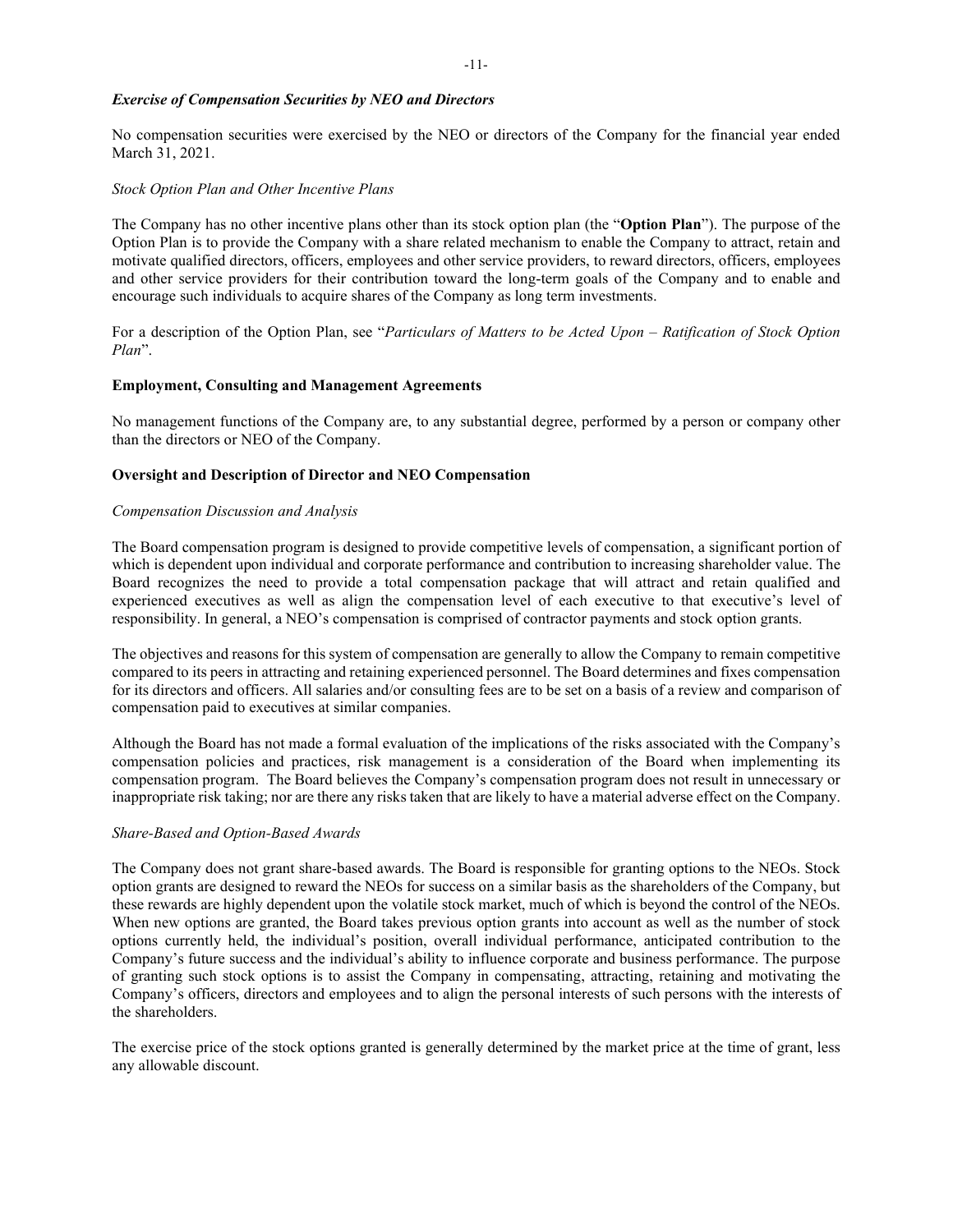#### *Compensation Governance*

The Board monitors remuneration of the executive officers of the Company and meets as often as it deems necessary, but no less than two times per year. The CEO may not be present during the deliberations or voting on CEO compensation.

The following is a summary description of the Board responsibilities concerning NEO compensation:

- (a) to review and approve corporate goals and objectives relevant to NEO compensation, including the evaluation and performance of the CEO in light of those corporate goals and objectives, and to make recommendations to the Board with respect to NEO compensation levels (including the award of any cash bonuses or share ownership opportunities) based on various factors as the Board deems relevant, such as the Company's performance and the value of similar awards given to NEOs at comparable companies in past years;
- (b) to consider the implementation of short and long-term incentive plans, including equity-based plans, proposed by management, to make recommendations to the Board with respect to these plans and to annually review such plans after their implementation; and
- (c) to review annually any other benefit plans proposed by management and make recommendations to the Board with respect to their implementation.

All Board members have direct experience relevant to their responsibilities relating to director and NEO compensation. All members are or have held senior executive roles within public companies, and therefore have a good understanding of compensation programs. They also have good financial understanding, which allows them to assess the costs versus benefits of compensation plans. The Board members' combined experience in the resource sector provides them with an understanding of the Company's success and risk factors, which is very important when determining metrics for measuring success.

# *Company Prohibits Hedging*

The Company's NEOs and directors are not permitted to purchase financial instruments, including for greater certainty, prepaid variable forward contracts, equity swaps, collars or units of exchange funds designed to hedge or offset a decrease in market value of equity securities granted as compensation or held, directly or indirectly, by a NEO or a director of the Company.

#### **Termination and Change of Control Benefits**

During the financial year ended March 31, 2021, the Company did not have any contracts, agreements, plans or arrangements in place with any NEO that provides for payment following or in connection with any termination, resignation, retirement, a change of control of the Company or a change in a NEO's responsibilities.

#### **Pension**

The Company does not have a pension plan that provides for payments or benefits to the NEOs or directors at, following, or in connection with retirement.

# **INDEBTEDNESS OF DIRECTORS AND EXECUTIVE OFFICERS**

None of the current or former directors, executive officers, employees of the Company, the proposed nominees for election to the Board, or their respective associates or affiliates, are or have been indebted to the Company since the beginning of the most recently completed financial year of the Company to the date hereof.

# **MANAGEMENT CONTRACTS**

Other than as disclosed herein, no management functions of the Company are to any substantial degree performed by a person or company other than the directors or NEOs of the Company. The services of Nick DeMare, interim CEO, CFO and corporate secretary were and continue to be provided through his company, Chase Management Ltd. The services of Mark Brown are provided through his company, Pacific Opportunity Capital Ltd.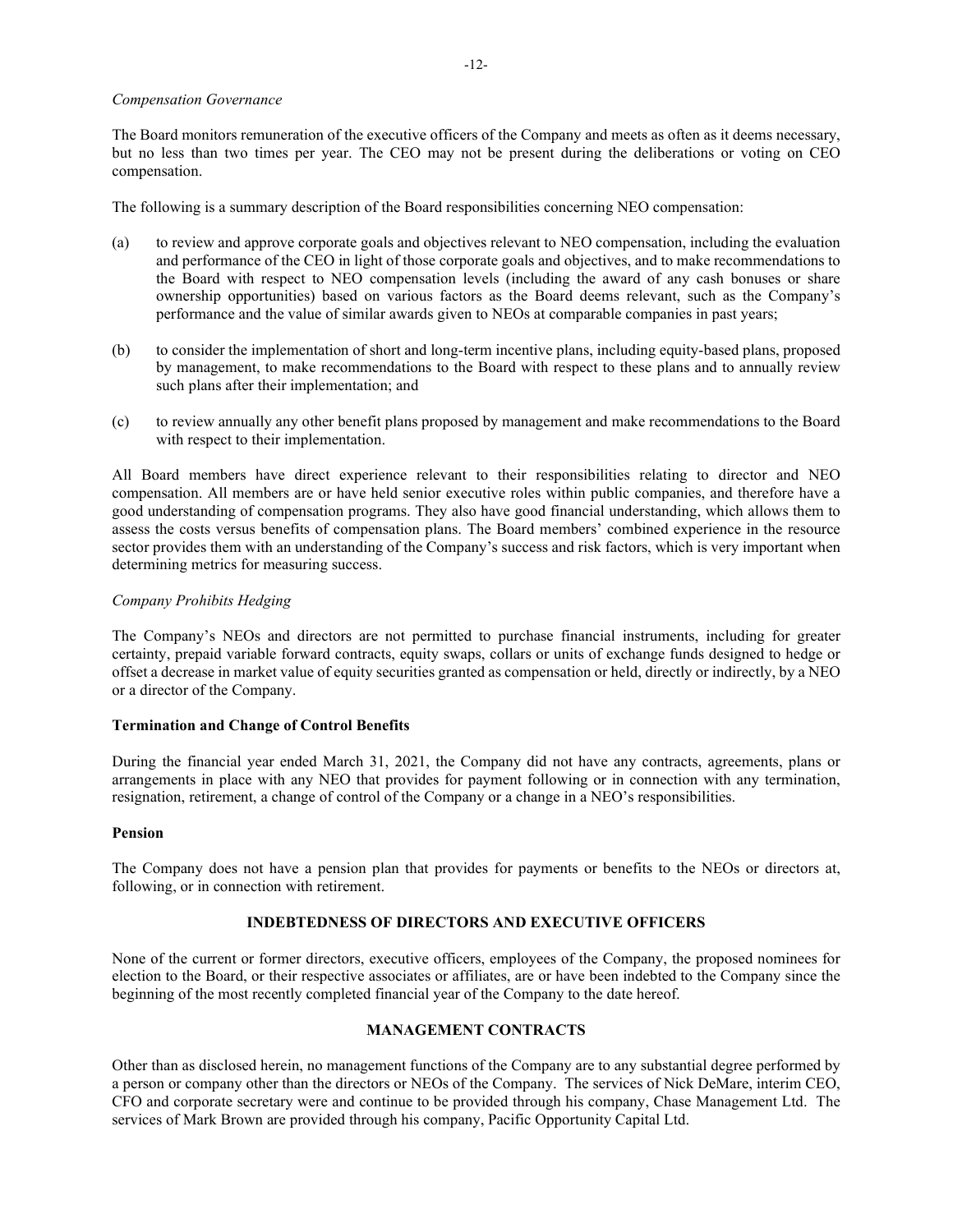# **EQUITY COMPENSATION PLAN INFORMATION**

The following table sets out those securities of the Company which have been authorized for issuance under equity compensation plans as at the March 31, 2021 financial year end when there were 89,585,665 Common Shares issued and outstanding:

| <b>Plan Category</b>                                            | Number of securities to<br>be issued upon exercise<br>of outstanding options,<br>warrants and rights<br>(a) | Weighted- average exercise<br>price of outstanding<br>options, warrants and<br>rights<br>(b) | <b>Number of securities</b><br>remaining available for<br>future issuance under<br>equity compensation plans<br>(excluding securities)<br>reflected in column (a))<br>(c) |
|-----------------------------------------------------------------|-------------------------------------------------------------------------------------------------------------|----------------------------------------------------------------------------------------------|---------------------------------------------------------------------------------------------------------------------------------------------------------------------------|
| Equity compensation plans<br>approved by the<br>securityholders | 5,455,000                                                                                                   | 0.09                                                                                         | 3,503,566                                                                                                                                                                 |
| Equity compensation plans<br>approved by the<br>securityholders |                                                                                                             |                                                                                              |                                                                                                                                                                           |
| Total                                                           | 5,455,000                                                                                                   | 0.09                                                                                         | 3.503.566                                                                                                                                                                 |

# **INTEREST OF INFORMED PERSONS IN MATERIAL TRANSACTIONS**

None of the persons who were directors or executive officers of the Company or a subsidiary at any time during either of the Company's financial year ended March 31, 2021, the proposed nominees for election to the Board, any person or company who beneficially owns, directly or indirectly, or who exercises control or direction over (or a combination of both) more than 10% of the issued and outstanding Common Shares, nor the associates or affiliates of those persons, has any material interest, direct or indirect, by way of beneficial ownership of securities or otherwise, in any transaction or proposed transaction, which has materially affected or would materially affect the Company.

# **AUDIT COMMITTEE AND RELATIONSHIP WITH AUDITOR**

National Instrument 52-110 – Audit Committees ("**NI 52-110**") requires the Company, as a venture issuer, to disclose annually in its information circular certain information concerning the constitution of its audit committee and its relationship with its independent auditor. Such disclosure is set forth below.

#### **The Audit Committee's Charter**

The Audit Committee has a charter, a copy of which is attached as Schedule "A" to the information circular prepared for the Company's 2017 annual general meeting, which was filed under the Company's SEDAR profile on October 23, 2017 at [www.sedar.com.](http://www.sedar.com/)

#### **Composition of Audit Committee and Independence**

The Company's Audit Committee currently consists of Messrs. Nick DeMare (chairperson), Mark Brown and Kevin William Haney.

NI 52-110 provides that a member of an audit committee is "independent" if the member has no direct or indirect material relationship with the Company, which could, in the view of the Board, reasonably interfere with the exercise of the member's independent judgment. Of the Company's current Audit Committee members, Messrs. Brown and Haney are "independent" within the meaning of NI 52-110. Mr. DeMare is not "independent" as he is also the interim CEO and is the CFO of the Company.

NI 52-110 provides that an individual is "financially literate" if he or she has the ability to read and understand a set of financial statements that present a breadth and level of complexity of accounting issues that are generally comparable to the breadth and complexity of the issues that can reasonably be expected to be raised by the Company's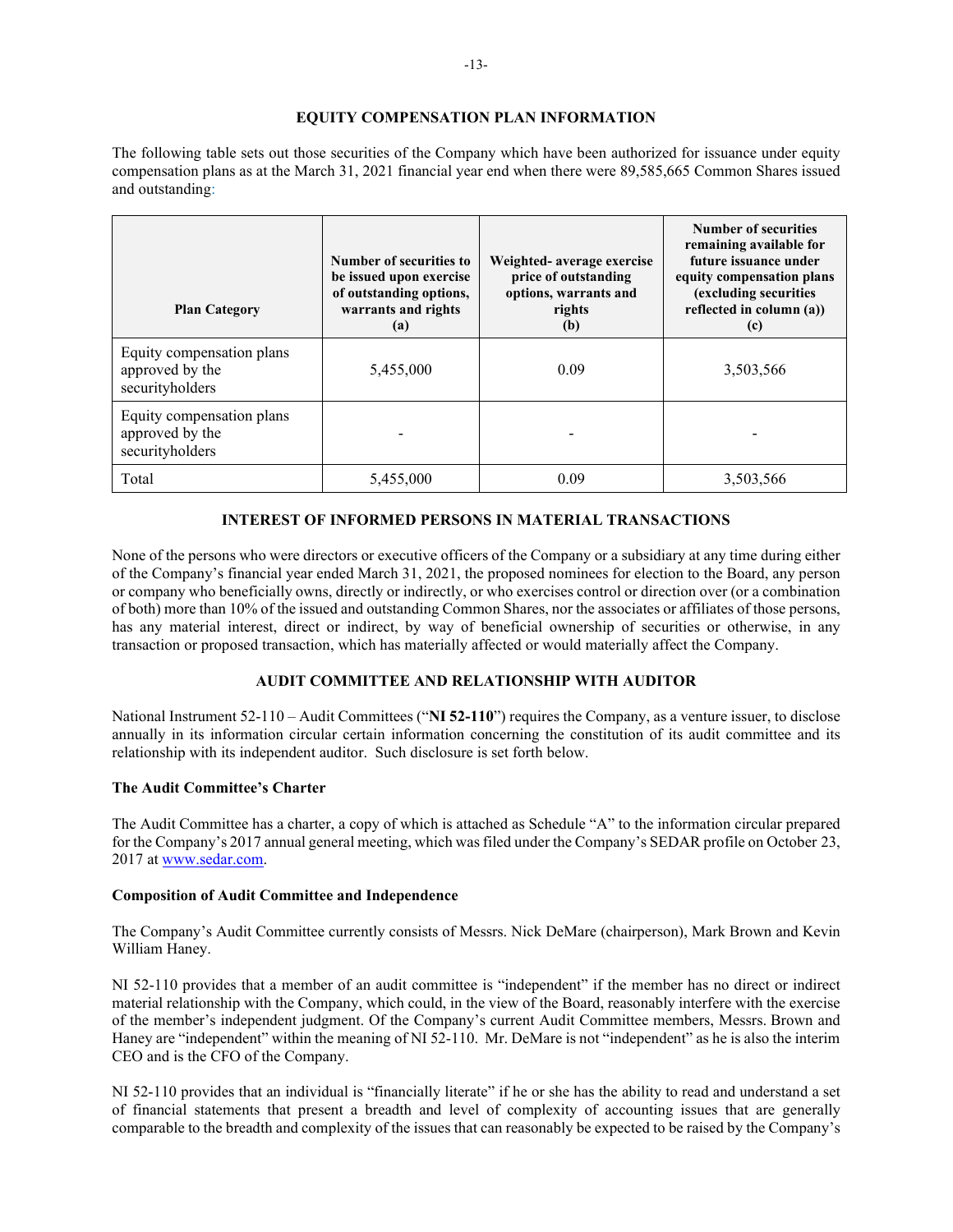financial statements. All of the members of the Audit Committee are "financially literate" as that term is defined. The following sets out the Audit Committee members' education and experience that is relevant to the performance of his responsibilities as an audit committee member.

### **Relevant Education and Experience**

Nick DeMare is a Chartered Professional Accountant and has been the President of Chase Management Ltd. since 1991, providing accounting, management, securities regulatory compliance and corporate secretarial services to companies listed on the TSXV and the TSX and has served on the audit committee of many of these companies. He also serves as a director and officer of a number of public companies listed on the TSXV and the TSX. Mr. DeMare holds a Bachelor of Commerce degree from the University of British Columbia and is a member in good standing of the Institute of Chartered Accountants in British Columbia.

Mr. Mark T. Brown B. Comm. CPA, CA, is the President of Pacific Opportunity Capital Ltd., in Vancouver B.C. Mr. Brown has assisted in the successful establishment of several private and public companies. In the public company sector, Mr. Brown has played key roles in the success of several companies, which his team at Pacific Opportunity have listed on the TSXV, the TSX and the NYSE Mkt Exchanges. His corporate focus is on merger and acquisition transactions, financing, strategic corporate planning, and corporate development. One of the companies founded and run by the team at Pacific Opportunity was built into a plus \$500 million market capitalization entity and they have had many other successes over the past 20 years.

Mr. Kevin William Haney is a successful entrepreneur with over 20 years of experience in the oil and gas industry. With many years of knowledge both in conventional and shale development in Canada and the USA. He is the President of his own private oil company and is a director of Spectra Inc.

As a result of their respective business experience and educational background, each member of the audit committee (i) has an understanding of the accounting principles used by the Company to prepare its financial statements, (ii) has the ability to assess the general application of such accounting principles in connection with the accounting for estimates, accruals and reserves, (iii) has experience in analyzing and evaluating financial statements that present a breadth and level of complexity of accounting issues that are generally comparable to issues that can reasonably be expected to be raised by the Company's financial statements, and (iv) has an understanding of internal controls and procedures for financial reporting.

#### **Audit Committee Oversight**

Since the commencement of the Company's most recently completed financial year ended March 31, 2021, the Audit Committee has not made any recommendations to nominate or compensate an external auditor, which were not adopted by the Board.

#### **Reliance on Certain Exemptions**

Since the commencement of the Company's most recently completed financial year ended March 31, 2021 the Company has not relied on:

- (a) the exemption in section 2.4 (De Minimis Non-audit Services) of NI 52-110; or
- (b) an exemption from NI 52-110, in whole or in part, granted under Part 8 (Exemptions).

# **Pre-Approval Policies and Procedures**

Formal policies and procedures for the engagement of non-audit services have not been formulated or adopted by the Committee. Subject to the requirements of NI 52-110, the engagement of non-audit services is considered by the Board, and where applicable by the Committee, on a case-by-case basis.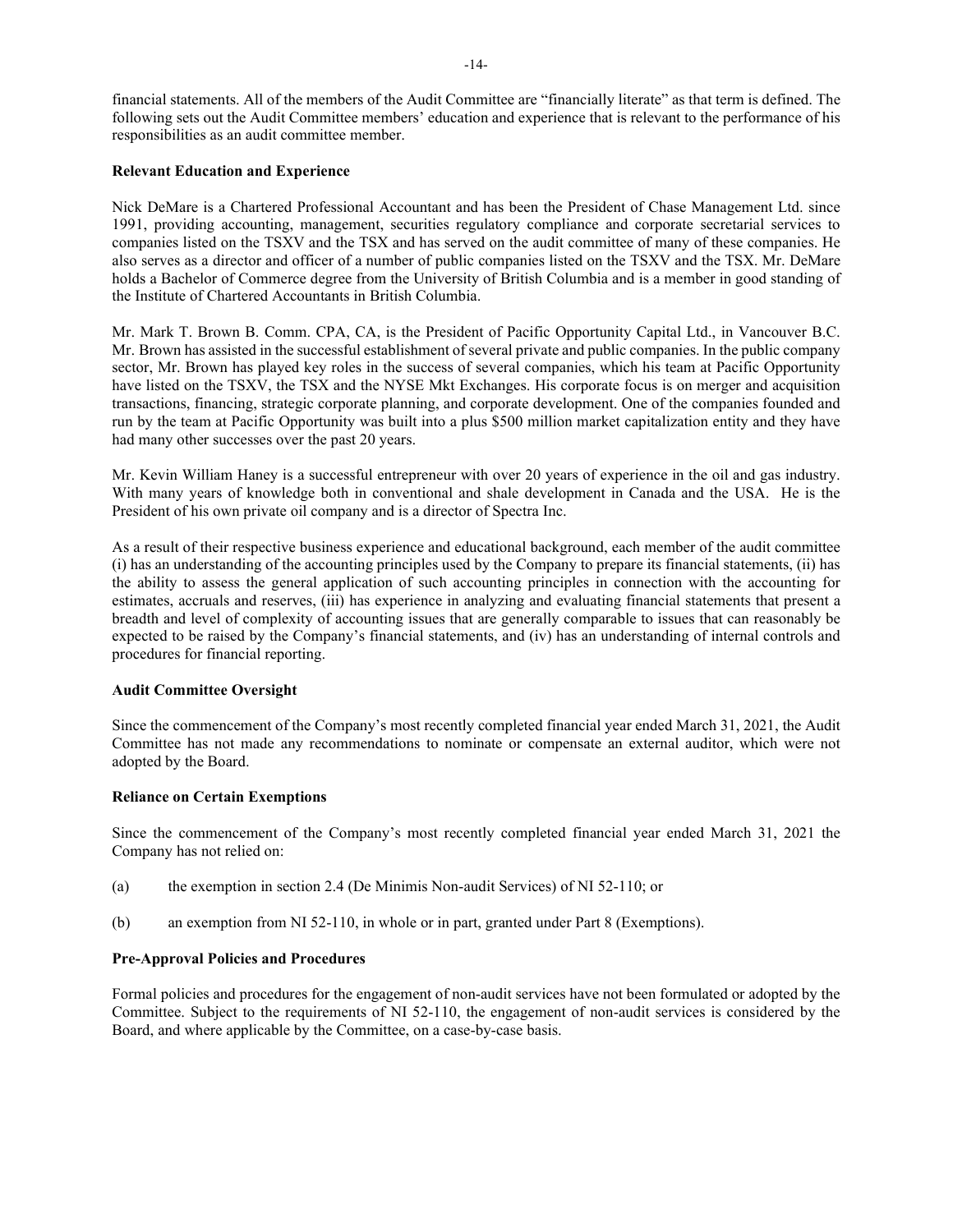#### **Audit Fees**

The following table sets forth the fees paid by the Company and its subsidiaries to its external auditors for services rendered in the three most recent fiscal years:

| <b>Financial Year Ending</b> | Audit Fees <sup>(1)</sup> | <b>Audit Related Fees</b> <sup>(2)</sup> | Tax $Fees^{(3)}$ | All Other Fees <sup>(4)</sup> |
|------------------------------|---------------------------|------------------------------------------|------------------|-------------------------------|
| March 31, 2021               | \$54,490                  | SNil                                     | \$4,212          | \$58,702                      |
| March 31, 2020               | \$58,934                  | SNil                                     | \$836            | \$59,770                      |

#### NOTES:

- (1) "Audit fees" include aggregate fees billed by the Company's external auditor in each of the last two fiscal years for audit fees.
- (2) "Audit related fees" include the aggregate fees billed in each of the last two fiscal years for assurance and related services by the Company's external auditor that are reasonably related to the performance of the audit or review of the Company's financial statements and are not reported under "Audit fees" above. The services provided include employee benefit audits, due diligence assistance, accounting consultations on proposed transactions, internal control reviews and audit or attest services not required by legislation or regulation.
- (3) "Tax fees" include the aggregate fees billed in each of the last two fiscal years for professional services rendered by the Company's external auditor for tax compliance, tax advice and tax planning. The services provided include tax planning and tax advice includes assistance with tax audits and appeals, tax advice related to mergers and acquisitions, and requests for rulings or technical advice from tax authorities.
- (4) "All other fees" include the aggregate fees billed in each of the last two fiscal years for products and services provided by the Company's external auditor, other than "Audit fees", "Audit related fees" and "Tax fees" above.

#### **Exemption in Section 6.1**

The Company is a "venture issuer" as defined in NI 52-110 and, as such, relies on the exemption set out in section 6.1 of NI 52-110 with respect to Part 3 (Composition of the Audit Committee) and Part 5 (Reporting Obligations).

#### **CORPORATE GOVERNANCE DISCLOSURE**

National Instrument 58-101 – Disclosure of Corporate Governance Practices, requires all reporting issuers to provide certain annual disclosure of their corporate governance practices with respect to the corporate governance guidelines (the "Guidelines") adopted in National Policy 58-201 – Corporate Governance Guidelines. The Guidelines are not prescriptive, but have been used by the Company in adopting its corporate governance practices. The Board and Management consider good corporate governance to be an integral part of the effective and efficient operation of Canadian corporations. The Company's approach to corporate governance is set out below.

#### **Board of Directors**

Management is nominating three individuals to the Board, all of whom are current directors of the Company.

The Guidelines suggest that the board of directors of every reporting issuer should be constituted with a majority of individuals who qualify as "independent" directors under NI 52-110, which provides that a director is independent if he or she has no direct or indirect "material relationship" with the Company. A "material relationship" is defined as a relationship, which could, in the view of the Company's Board, reasonably interfere with the exercise of a director's independent judgment. The current members of the Board are considered "independent" within the meaning of NI 52- 110, except for Nick DeMare, who is the current interim CEO and the CFO of the Company.

The Board has a stewardship responsibility to supervise the management of and oversee the conduct of the business of the Company, provide leadership and direction to Management, evaluate Management, set policies appropriate for the business of the Company and approve corporate strategies and goals. The day-to-day management of the business and affairs of the Company is delegated by the Board to the CEO. The Board gives direction and guidance through the CEO to Management and keeps Management informed of its evaluation of the senior officers in achieving and complying with goals and policies established by the Board.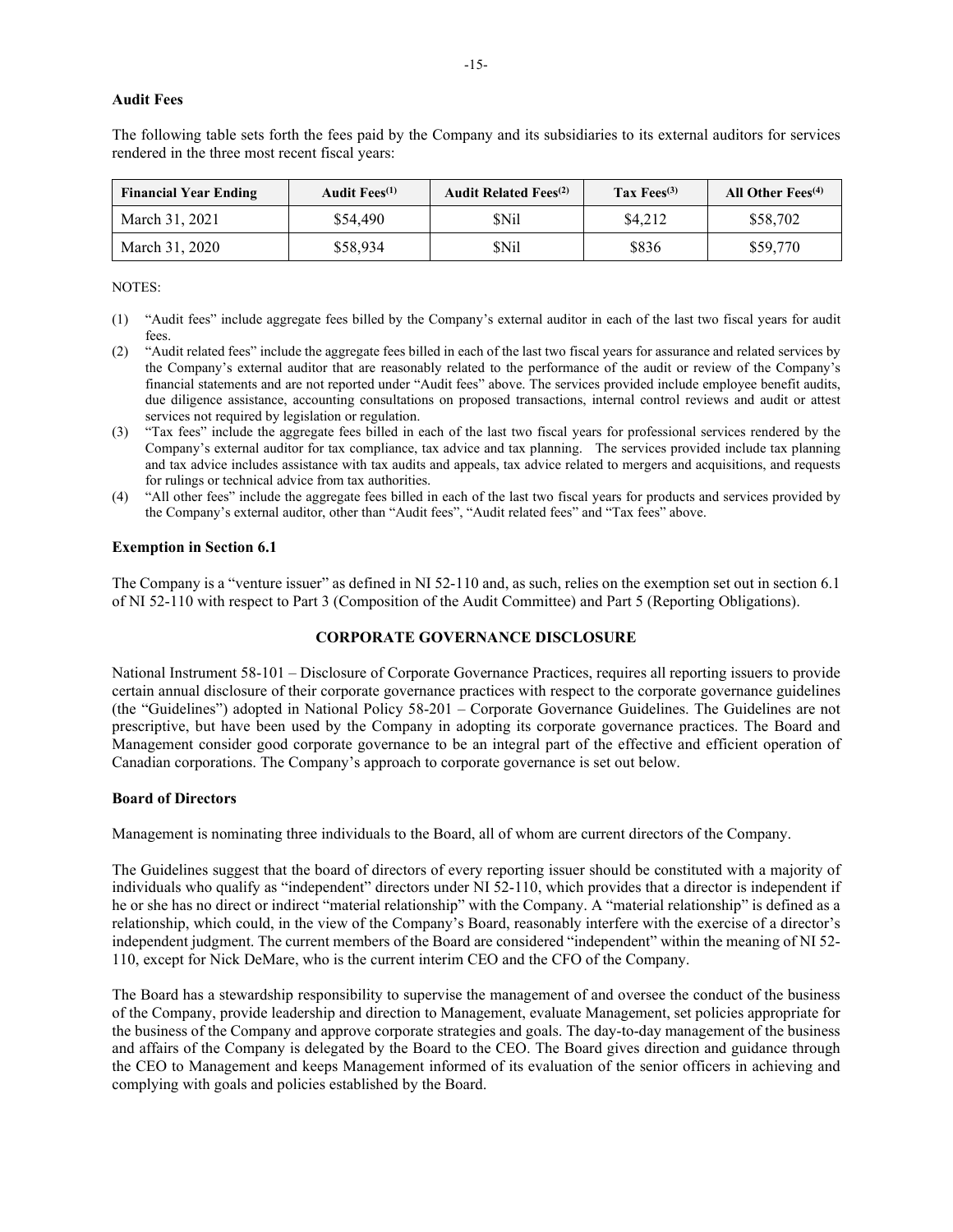The Board recommends nominees to the shareholders for election as directors, and immediately following each annual general meeting appoints an Audit Committee. The Board establishes and periodically reviews and updates the Audit Committee mandate, duties and responsibilities, elects a chairperson of the Board and establishes his or her duties and responsibilities, appoints the CEO and CFO of the Company and establishes the duties and responsibilities of those positions, and on the recommendation of the CEO, appoints the senior officers of the Company and approves the senior management structure of the Company.

The Board exercises its independent supervision over management through its policies that (a) periodic meetings of the Board be held to obtain an update on significant corporate activities and plans; and (b) all material transactions of the Company are subject to prior approval of the Board. The Board endeavours to call and hold regularly scheduled meetings, and endeavours to hold at least one meeting in each fiscal quarter. The Board will also meet at any other time at the call of the CEO, or subject to the Articles of the Company, of any director.

The mandate of the Board, as prescribed by the Act, is to manage or supervise management of the business and affairs of the Company and to act with a view to the best interests of the Company. In doing so, the Board oversees management of the Company's affairs directly and through its Audit Committee.

#### **Directorships**

As of the date of this information circular, certain directors of the Company are also serving as directors of other reporting issuers, details of which are as follows:

| Nick DeMare:         | Aguila Copper Corp. (formerly Aguila American Gold Limited), American Helium<br>Inc., Cliffmont Resources Ltd., Eat Well Investment Group Inc. (formerly Rockshield<br>Capital Corp.), Hannan Metals Ltd., Hansa Resources Limited, Kingsmen Resources<br>Ltd., Mirasol Resources Ltd., Rochester Resources Ltd., Salazar Resources Limited<br>and Tinka Resources Limited |
|----------------------|----------------------------------------------------------------------------------------------------------------------------------------------------------------------------------------------------------------------------------------------------------------------------------------------------------------------------------------------------------------------------|
| Mark T. Brown:       | Alianza Minerals Ltd., Au Gold Corp. (formerly Schooner Capital Corp.), Avrupa<br>Minerals Ltd., BEACN Wizardry & Magic Inc. (formerly Germinate Capital Ltd.),<br>Mich Resources Ltd., Mineral & Financial Investments Ltd. and Mountain Boy<br>Minerals Ltd.                                                                                                             |
| Kevin William Haney: | Spectra Inc.                                                                                                                                                                                                                                                                                                                                                               |

#### **Orientation and Continuing Education**

The Board's practice is to recruit for the Board only persons with extensive experience in the oil and gas business and in public company matters. Prospective new board members are provided with a reasonably detailed level of background information, verbal and documentary, on the Company's affairs and plans prior to obtaining their consent to act as a director.

The Board provides training courses to the directors as needed, to ensure that the Board is complying with current legislative and business requirements.

#### **Ethical Business Conduct**

The Board has found that the fiduciary duties placed on individual directors by the Company's governing corporate legislation and the common law and the restrictions placed by applicable corporate legislation on an individual director's participation in decisions of the Board in which the director has an interest have been sufficient to ensure that the Board operates independently of management and in the best interests of the Company.

Under the corporate legislation, a director is required to act honestly and in good faith with a view to the best interests of the Company and exercise the care, diligence and skill that a reasonably prudent person would exercise in comparable circumstances, and disclose to the board the nature and extent of any interest of the director in any material contract or material transaction, whether made or proposed, if the director is a party to the contract or transaction, is a director or officer (or an individual acting in a similar capacity) of a party to the contract or transaction or has a material interest in a party to the contract or transaction. The director must then abstain from voting on the contract or transaction unless the contract or transaction (i) relates primarily to their remuneration as a director, officer, employee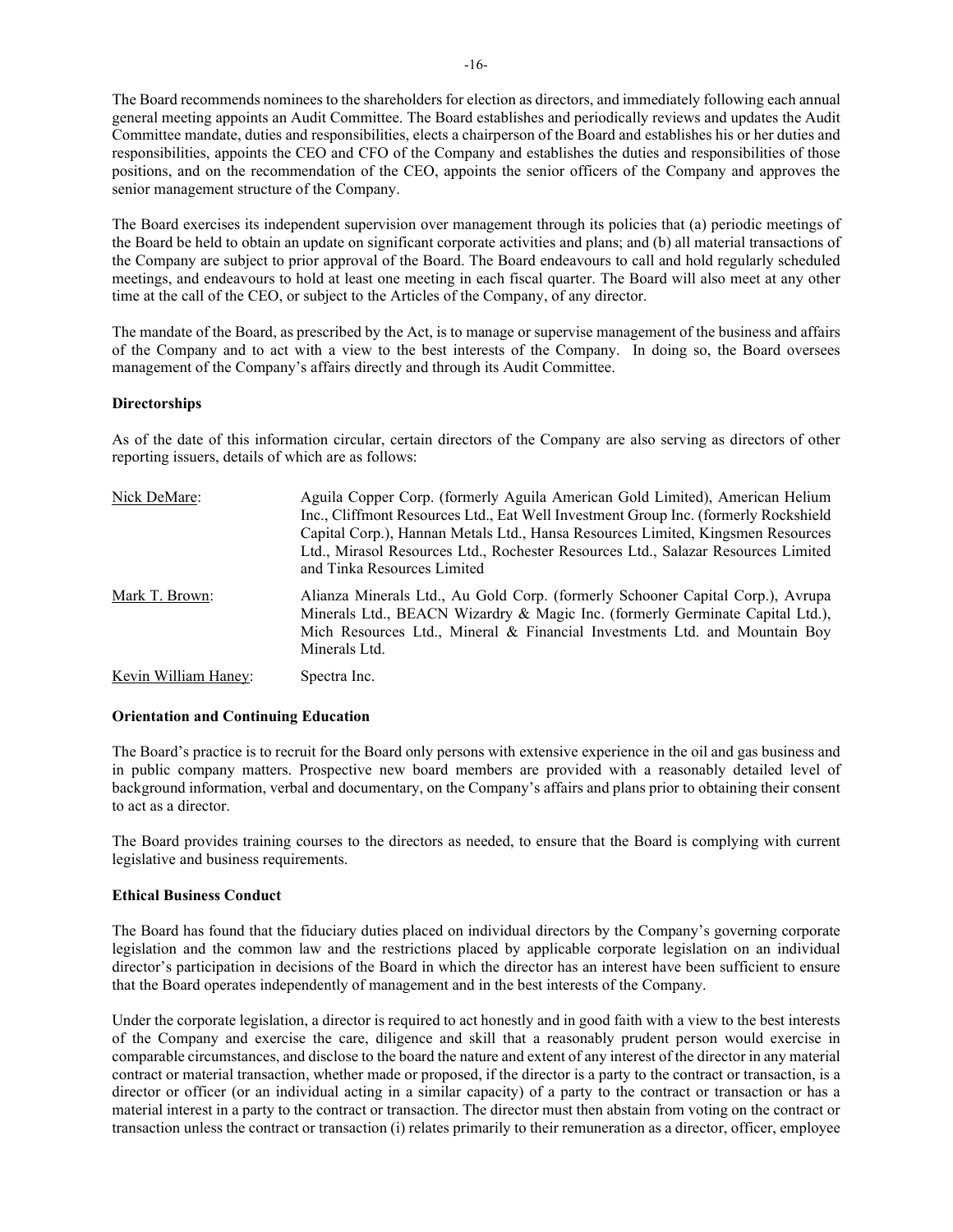or agent of the Company or an affiliate of the Company, (ii) is for indemnity or insurance for the benefit of the director in connection with the Company, or (iii) is with an affiliate of the Company. If the director abstains from voting after disclosure of their interest, the directors approve the contract or transaction and the contract or transaction was reasonable and fair to the Company at the time it was entered into, the contract or transaction is not invalid and the director is not accountable to the Company for any profit realized from the contract or transaction. Otherwise, the director must have acted honestly and in good faith, the contract or transaction must have been reasonable and fair to the Company and the contract or transaction be approved by the shareholders by a special resolution after receiving full disclosure of its terms in order for the director to avoid such liability or the contract or transaction being invalid.

#### **Nomination of Directors**

The Board identifies new candidates for board nomination by an informal process of discussion and consensusbuilding on the need for additional directors, the specific attributes being sought, likely prospects, and timing. Prospective directors are not approached until consensus is reached. This process takes place among the Chairman and a majority of the non-executive directors.

#### **Compensation**

The Board does not currently have a compensation committee. Instead, it is the plenary Board that oversees executive compensation to enable the Company to ensure conformity between compensation and other corporate objectives and to consider, all compensation packages, both present and future, for the Company's management and directors (including annual retainer, meeting fees, bonuses and option grants) and any severance packages.

The Board oversees the proper functioning of the Board and management of the Company to ensure the proper discharge of duties, to schedule meetings and to ensure timely reporting to the shareholders. The Board meets as often as may be necessary or appropriate in its members' discretion and judgment, and not less than four times each year.

The Board sets the standards for compensation of directors and officers based on industry data and with the goal to attract, retain and motivate key persons to ensure the long-term success of the Company. Compensation generally includes the three following components: base salary, annual bonus based on performance and grant of stock options. The Board takes into account the North American context of the activities of the Company and increased competition in the market for its key personnel while also taking into account the performance and objectives set forth for the Company.

#### **Other Board Committees**

There is currently one committee of the Board, being the Audit Committee.

#### **Assessments**

The Board annually reviews its own performance and effectiveness as well as the effectiveness and performance of the Audit Committee. Effectiveness is subjectively measured by comparing actual corporate results with stated objectives. The contributions of individual directors are informally monitored by other Board members, bearing in mind the business strengths of each individual and the purpose of originally nominating the individual to the Board. The Board monitors the adequacy of information given to directors, communication between Board and Management and the strategic direction and processes of the Board and the Audit Committee.

The Board believes its corporate governance practices are appropriate and effective for the Company, given its size and operations. The Company's corporate governance practices allow the Company to operate efficiently, with checks and balances that control and monitor Management and corporate functions without an excessive administration burden.

#### **ADDITIONAL INFORMATION**

Additional information relating to the Company is available under the Company's SEDAR profile at www.sedar.com. Financial information about the Company is provided in the Company's comparative annual financial statements to March 31, 2021 and to March 31, 2020, copies of which, together with the related Management's Discussion and Analysis for each financial year, can be found under the Company's SEDAR profile at [www.sedar.com.](http://www.sedar.com/) Additional